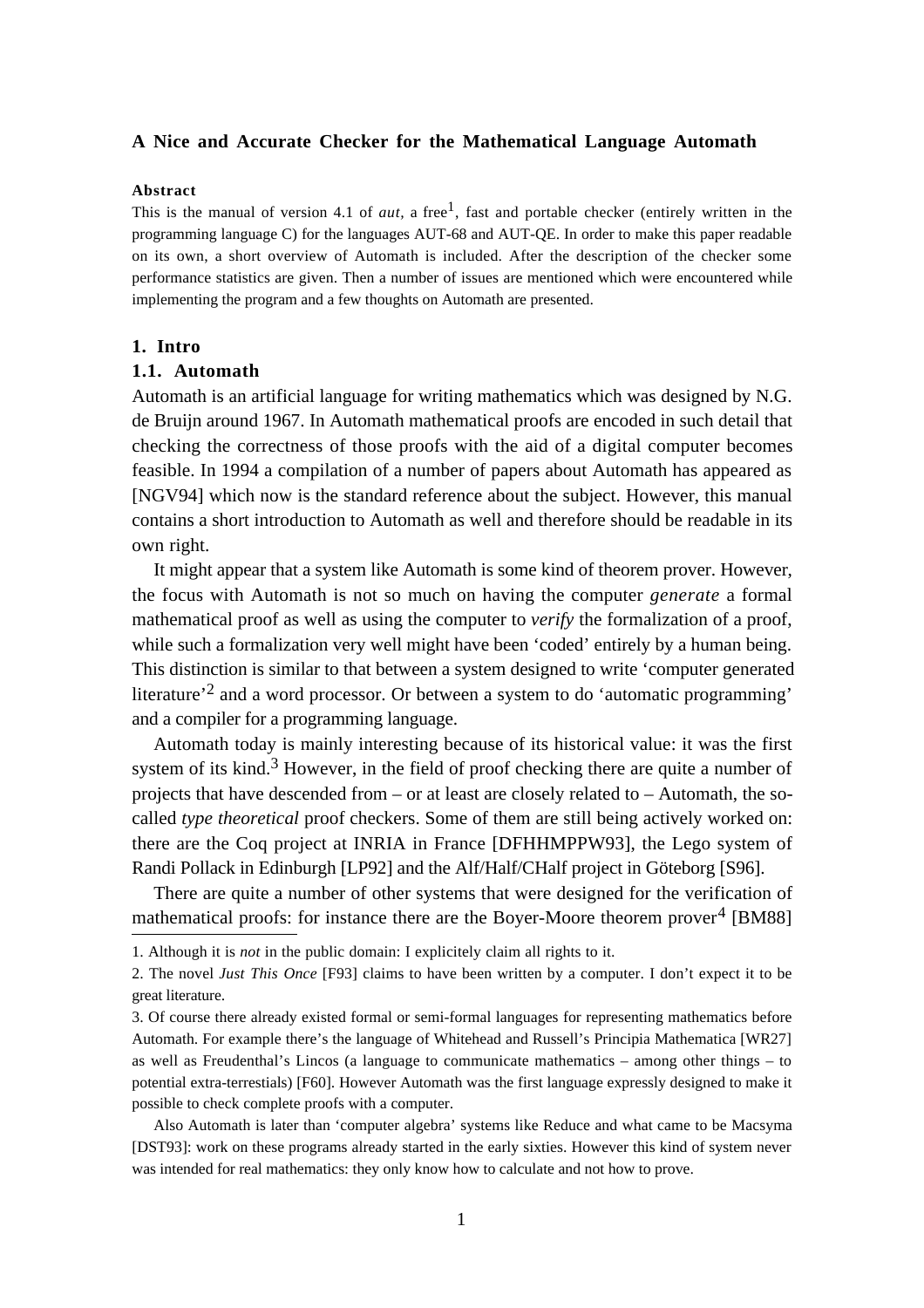and the Mizar system [R92]. However, there is a big difference between these systems and the 'type theoretical' proof checkers: those last ones turn out to have a much simpler and cleaner foundation. In that sense they are far to be prefered to the more complicated systems because the 'proofs' that are created for them probably will have a much longer life: the elegance of the semantics they're based on will make it possible to relate them to more recent systems. (For example, it turned out to be quite easy to 'clone' the Automath implementation from the seventies – the program we report on here – while it seems to be almost unthinkable to do something similar for, say, the Boyer-Moore system.)

While the type theoretical proof checkers have a very elegant basis, and hence may be expected to give a proper framework for the digitalization of a significant piece of mathematics, there is a second class of systems that have a similarly simple underpinning. Those are the *resolution* based systems, of which the Otter system [M93] is the best known. However proofs by means of resolution are quite foreign to the way a 'human' would prove something. This means that the resolution based systems primarily are useful as proof generators and not as proof checkers: and in this sense they're not really applicable to checking a translation of existing mathematical knowledge.

## **1.2. Landau & Jutting**

The Automath project (which was funded by the Dutch national organisation for pure research, which was then called ZWO) ran from the late sixties to the middle seventies. Although there were quite a number of people involved with it, as with most efforts of this kind there were three 'main' people in the project, one for each main 'role' in such an undertaking. There were the *theoretician,* who of course was N.G. de Bruijn, secondly the *implementor* of the computer system that processed the language, I. Zandleven and finally the *user* of the system who wrote the 'big' case study: L.S. Jutting.5

In the Automath project a number of example texts were written, but only two large case studies were undertaken. These were (i) the translation by Jutting of Landau's Grundlagen and (ii) a treatment of real analysis by J. Zucker. However, this second text was never entered in a computer (I even think it only exists in handwriting) and was written in a dialect of Automath (AUT-Π) which never was implemented. Hence this second case study never really was finished, and so there only exists one real large

4. Of course the Boyer-Moore theorem prover seems to be a proof generator and not a proof checker. However, in [BM88] on page 179 we read:

*The key role of the user of our system is guiding the theorem prover to proofs by the strategic selection of the sequence of theorems to prove and the proper formulation of those theorems.* and on page 207:

*Complicated proofs are broken down into lemmas or cases, and each case is proved in isolation* [...] Thus, the theorem prover is kept 'on a short leash.' This is an attractive strategy for many *reasons. First, the system is more predictable – less is expected of it and so it more often meets your expectations. Second,* [...] *Third, you'll spend less time trying to trick it into producing the entire proof 'automatically.'*

This suggest that the 'theorem prover' really only can do the 'low level' steps of a proof and that the rest of the proof is provided by the user: and hence that such a proof really is 'checked' by the system.

<sup>5.</sup> Likewise, in the Half project from Göteborg one can point out these same roles: in that project the theoretician is Thierry Coquand, the implementor is Dan Synek and the user is Jan Cederquist.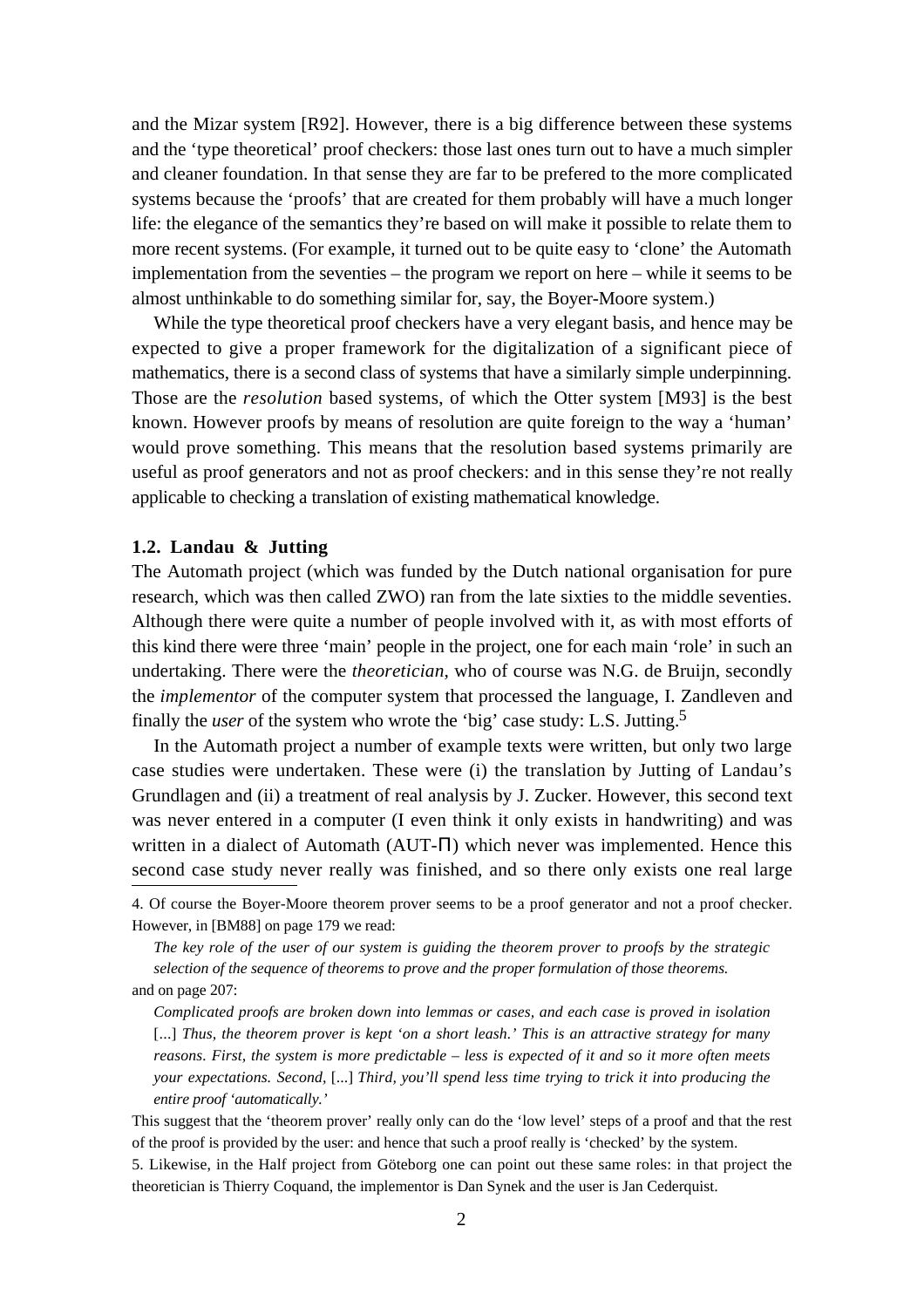Automath text: the one by Jutting.

In the twenties Edmund Landau wrote a book (he claims he did it for the education of his daughter) called *Grundlagen der Analysis* ('foundations of analysis') [L30] about the 'elementary' properties of the various kinds of numbers: starting from the natural numbers he introduced the integers, then the fractions & rationals, the real numbers and finally the complex numbers. In this little book he showed more or less what was needed to prove that the reals are a complete ordered field. It consists of just a long list of 'Sätze' (propositions) together with their proofs and is unusually detailed, even for a mathematical text. And, despite what one might expect, the mathematical level of this book is far from completely trivial: a number of the proofs turn out to be quite complex or even subtle.

In the early seventies Jutting translated Landau's book to get his Ph.D. This translation was made in 'second generation' Automath. The original Automath was called AUT-68 (presumably because it was finalized in 1968), but after a false start where Jutting translated the first chapter of Landau's book into AUT-68 he switched to the newer AUT-QE (the QE stands for 'quasi expression': apart from being a bit more efficient when coding 'logic' the major difference between this language and its predecessor seems to be that it allows for axiom schemes).6

To give an impression of Landau's book and Jutting's translation, I'll present here one proposition (which was randomly chosen: number 137) and its translation. You are not expected to understand this (below we'll present a much simpler example of an Automath text with proper explanation), it's just meant to give the flavor both of Landau's original German text and of Jutting's translation. Incidentally the size of this fragment is about one thousandth of the whole Grundlagen.

So first here is Landau's version ([L30], page 75):

**Satz 137:** *Aus*

*folgt*

```
\xi + \zeta > \eta + \upsilon.
```
ξ > η, ζ > υ

**Beweis:** Nach Satz 134 ist

 $\xi + \zeta > \eta + \zeta$ 

und

Apart from these three 'generations' – AUT-68, AUT-QE and AUT- $\Pi$  – there are a couple of other Automath 'flavors' among which the most interesting from a theoretical point of view is de Bruijn's AUT-∆Λ (a more recent and slightly more subtle version of his AUT-SL) which we'll briefly encounter below in section 5.2.

<sup>6.</sup> The 'third generation' of Automath was to be AUT-∏ (which would include Zandleven's much more efficient AUT-SYNT and that was to have all other kinds of fancy stuff like 'telescopes' – incidentally the one thing the Automath book [NGV94] doesn't properly explain as it doesn't contain [B91] because it 'is very recent and can easily be tracked'), but which as already has been mentioned didn't materialise anymore.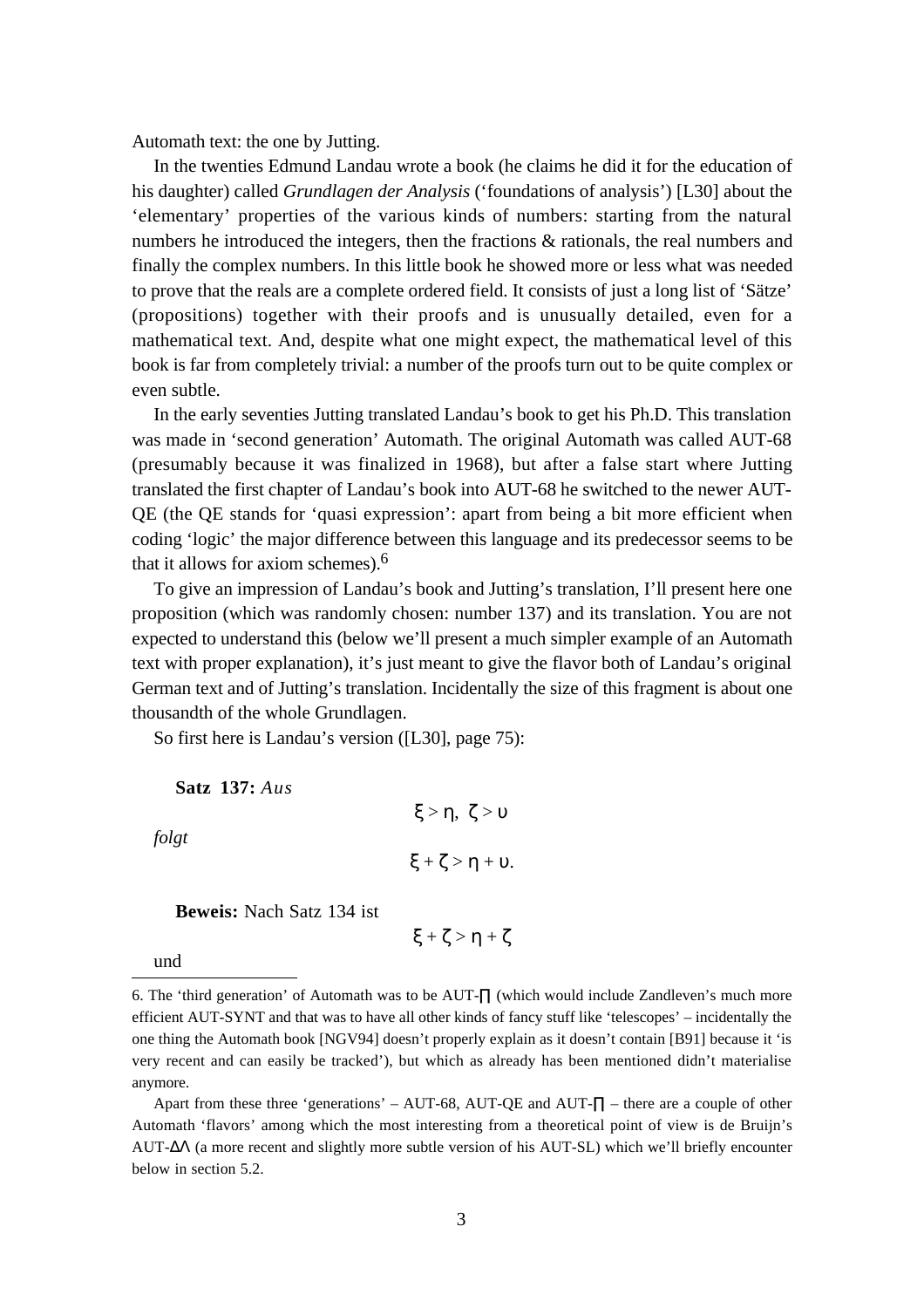$$
\eta+\zeta=\zeta+\eta>\upsilon+\eta=\eta+\upsilon,
$$

also

```
\xi + \zeta > \eta + \upsilon.
```
And here is Jutting's translation of it:<sup>7</sup>

```
@[ksi:cut][eta:cut][zeta:cut][upsilon:cut]
upsilon@[m:more(ksi,eta)][n:more(zeta,upsilon)]
+3137
t1:=satz134(ksi,eta,zeta,m):more(pl(ksi,zeta),pl(eta,zeta))
t2:=ismore12(pl(zeta,eta),pl(eta,zeta),pl(upsilon,eta),pl(eta,upsilon),compl(zeta,eta),
   compl(upsilon,eta),satz134(zeta,upsilon,eta,n)):more(pl(eta,zeta),pl(eta,upsilon))
-3137
satz137:=trmore(pl(ksi,zeta),pl(eta,zeta),pl(eta,upsilon),t1".3137",t2".3137"):
   more(pl(ksi,zeta),pl(eta,upsilon))
upsilon@[l:less(ksi,eta)][k:less(zeta,upsilon)]
satz137a:=satz121(pl(eta,upsilon),pl(ksi,zeta),satz137(eta,ksi,upsilon,zeta,satz122(ksi,eta,
   l),satz122(zeta,upsilon,k))):less(pl(ksi,zeta),pl(eta,upsilon))
```
This is literally what's in the file, apart from the fact that in order to make the structure a bit more clear I made the parts of the text giving the 'statement' of the proposition a bit larger than the parts giving the 'proof'. Also, as will be clear Jutting proves the proposition in two different directions (he doesn't only give the 'greater than' case but also the 'less than' one), apparently for later convenience.

A few words about the relation between the sizes of both the German, 'natural language', version and the Automath version of the Grundlagen.<sup>8</sup> The book consists of 144 pages and a TeX version of it takes about 189 kilobytes. The AUT-QE translation9 is 736 kilobytes: this means it's about 3.9 times as large as the TeX coding of the original. However, this factor is not really meaningful as it depends quite a bit on the way the two versions were formatted: how macros were used in the TeX version, how much whitespace was present, etc. So a more interesting ratio is that between *compressed*

<sup>7.</sup> Actually, the first line which is italicized is *not* part of the translation of proposition 137. Instead it consists of pieces of lines scattered throughout earlier parts of the text.

<sup>8.</sup> A claim in the Automath project was that ([NGV94], A.5, page 160):

*A very important thing that can be concluded from all writing experiments is the* constancy of loss factor. *The loss factor expresses what we loose in shortness when translating very meticulous 'ordinary' mathematics into Automath. This factor may be quite big, something like 10 or 20, but it is contant: it does not increase if we go further in the book. It would not be too hard to push the constant factor down by efficient abbreviations.*

Of course this is qualitative talk and it really is interesting to have quantitative data about this, for example to be able to compare various languages for their 'efficiency of abbreviation'. It turns out that in the case of the translation of the Grundlagen into AUT-QE this loss factor is slightly less than *four*.

<sup>9.</sup> More precisely: the 'main branch' of the translation – Jutting made two completely different translations of chapter 4 (both having about the same size).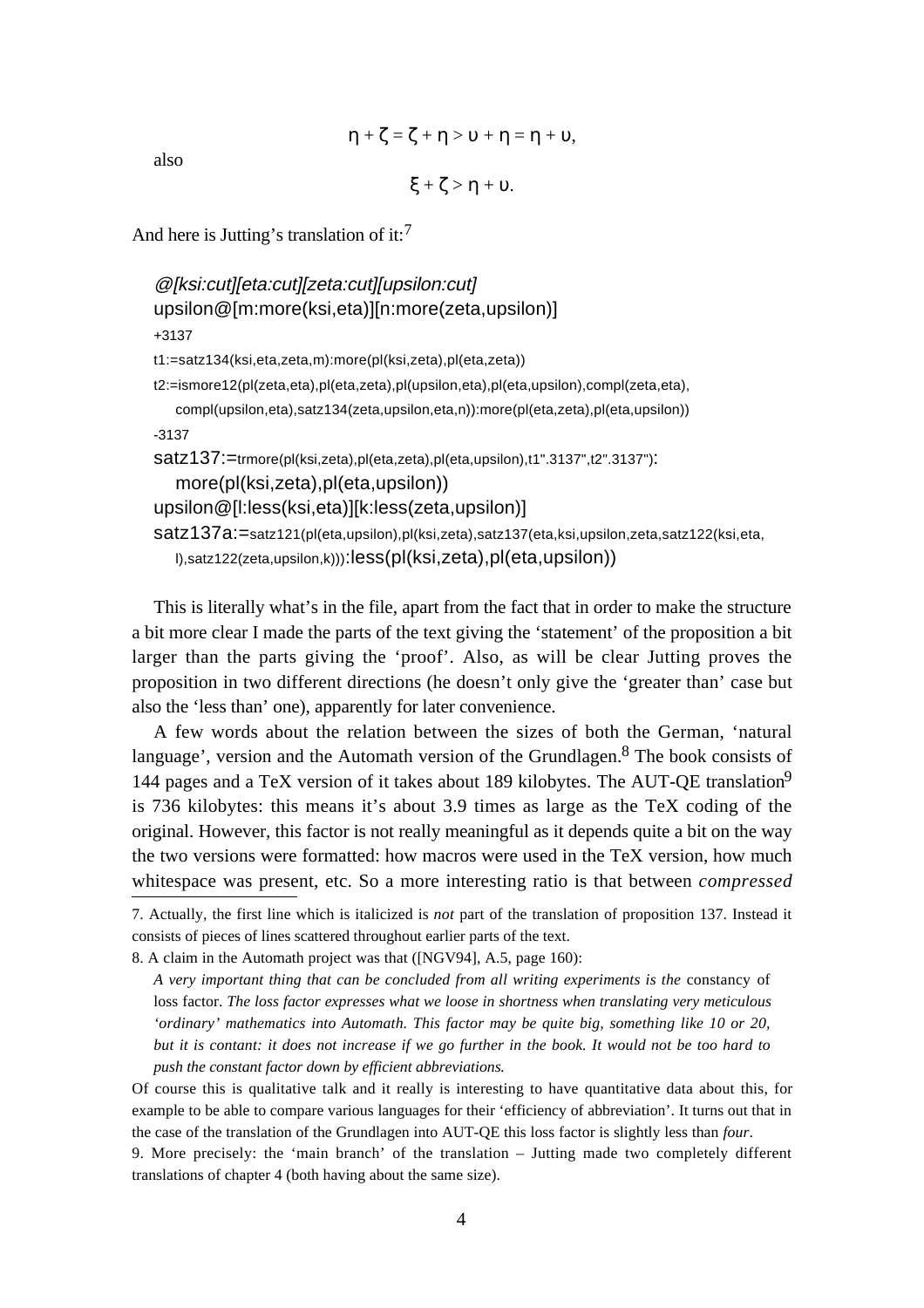versions of the two texts (we used gnu's gzip utility to compress them), because this will effectively hide that kind of dependence. Surprisingly enough, both files compress extremely well to respectively 42 and 155 kilobytes and those two sizes have approximately *the same* ratio as the original ones. To be precise, when compressed the Automath version is 3.7 times as large as the German one.

## **1.3. Damage**

In 1992, I received from Jutting (who was introduced to me by my friend Hans Mulder who was at the time sharing a room with him) a number of 5.25 inch 'soft' floppy disks, on which presumably was the text of the Grundlagen translation. He told me that the files on those floppies had been transfered a couple of times from computer to computer in the past, and that during that process they had been 'damaged': pieces of the files now were missing. Also one file was present in two copies on the disks: presumably one contained some 'improvement' over the other.

It turned out that Jutting was right. A simple yacc grammar quickly pointed out a number of places where randomly a small part of a line was missing.<sup>10</sup> So, with the aid of printouts of the original version of the Grundlagen text, I started to repair the files.<sup>11</sup> The two 'versions' of that one file turned out to differ in only one line: it looked like someone already had been repairing one of the damaged places.<sup>12</sup>

The damage to Jutting's files were the main motivation for me to write a working Automath checker: that was the only way I could be certain I had repaired the files correctly. I might have used an existing checker if one still had existed but that turned out not to be the case. Before, it seems there had existed two checkers: Zandleven's, which was used by Jutting when he was working on his thesis, and a 'second' checker on which Jutting reports ([J79], page 33):

*Meanwhile an entirely new program has been implemented by I. Zandleven and A.*

*Kornaat.* […] *In April 1977 the whole Landau book was checked by this program, and thus the correctness of the AUT-QE text is now mechanically established.*

However both checkers apparently were written in a computer language that is no longer current and so they are no longer operational.

Of course the other reason that I wrote an Automath checker was that I really wanted to experiment with the language.

<sup>10.</sup> Specifically there were 15 such places, with

<sup>14 + 15 + 33 + 35 + 32 + 59 + 36 +</sup> *35* + 27 + 53 + *64* + *33* + 35 + *21* + *42* = 534

bytes missing (and the pieces that are italicized contained an end-of-line byte, so five lines had been joined to the following one.) That's on average about 32 bytes about every 64 kilobytes.

<sup>11.</sup> When the full checker was finished it turned out that I had made no typing errors in these 'repairments'; but I had missed one place where the file was damaged.

<sup>12.</sup> I originally expected that this would be about two 'different' translations of the same passage, but this was not the case: the 'shorter' version was just missing 48 bytes of the 'larger' version and was not even syntactically correct Automath.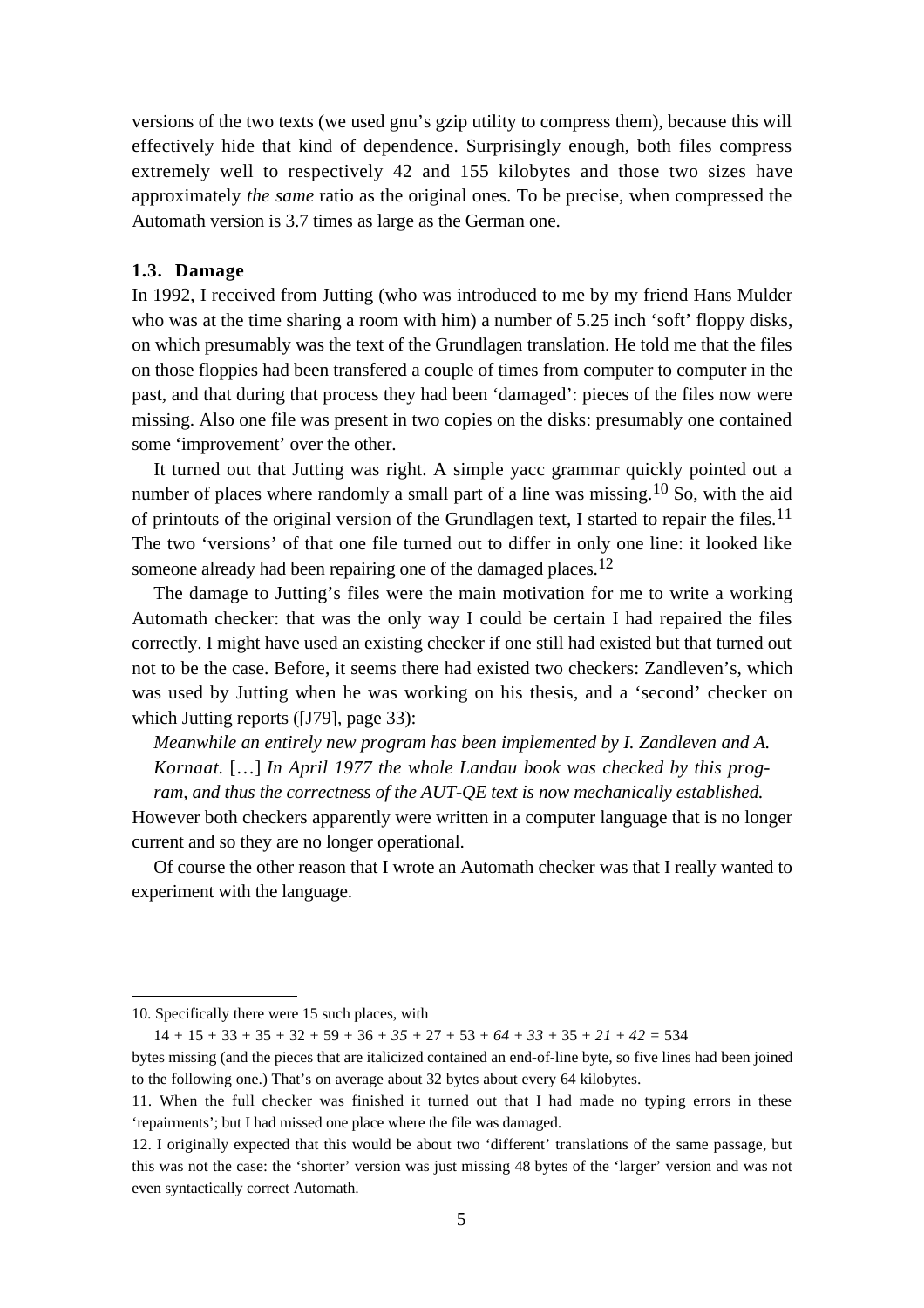#### **2. Example**

## **2.1. A very small proof**

As a short introduction to Automath, and as a vehicle to show some language issues, I present here a very small example of an Automath text.<sup>13</sup> It gives the proof that the 'double negation rule' implies 'contradiction elimination'.

In propositional logic – natural deduction style – the logical connectives have 'introduction' and corresponding 'elimination' rules. This is all quite pleasant, apart from the fact that it doesn't give us the common, classical logic but instead a constructive one. What's missing is the 'double negation rule' which says that from  $\neg\neg p$  we may derive *p*. However, once we add this rule the elimination rule for the contradiction, which says that from  $\perp$  we may derive any p, becomes superfluous. This is what our example proves.

The proof is really quite simple. If we have a contradiction, we have *any* negation (for by definition the negation of a proposition is the implication of a contradiction) so in particular we have any double negation (a double negation surely is a negation). And therefore by the double negation rule we have any proposition.

#### **2.2. Logic type theoretically**

In Automath everything either is an *object* or a *type*, which themselves may depend on other objects and types. Each object has a type, while all types are of the unique *kind* called TYPE.<sup>14</sup> The typing relation is written with a colon, so if  $x$  is an object of type  $t$ we write *x*:*t*, while if *t* is a type we write *t*:TYPE.

So here's how to do propositional logic in this framework.<sup>15</sup> There is a type called *Prop* for the propositions and for each object *p* of type *Prop* there is a type *Proof(p)* for the 'proofs' of *p*. These are the sole type constructors that will be needed for logic. Then there are the contradiction *con* and for each *p* and *q* of type *Prop* the implication *imp(p,q)* which are both objects of type *Prop*. And finally for each introduction or elimination rule there's a corresponding object that is of the appropriate *Proof* type. For instance implication elimination ('modus ponens') is given by *impelim(p,q,tp,timp)* which is an object of type  $Proof(q)$  and where the parameters p and q both have type *Prop*, *tp* has type *Proof(p)* and *timp* has type *Proof(imp(p,q))*.

Now if we write  $f(x_1:t_1, x_2:t_2, ..., x_n:t_n)$ : *t* when we have an *f* of type *t* that

<sup>13.</sup> Actually it is not a very *simple* example, as one needs to know about natural deduction proofs to understand it. But it is very *nice.*

<sup>14.</sup> In Automath parlance the objects are called 3-expressions, the types 2-expressions and the kinds 1 expressions. Often there is a second kind as well which is called PROP. In type theory the kind TYPE is usually written as \*.

<sup>15.</sup> The way to encode logic that's presented here is not the efficient way of AUT-QE which is used in Jutting's text. Instead, it's the slightly more involved way of AUT-68. This means that the 'propositions as types' pardigm is not adhered to. On the other hand, in the way things are done here it seems more apparent that 'proofs are objects'. For a discussion of how to add the 'p-fragment' and how the analogy between objects/types and proofs/propositions works, see [NGV94], A.3 (in particular, the table in 4.5 on page 115 is really enlightening.)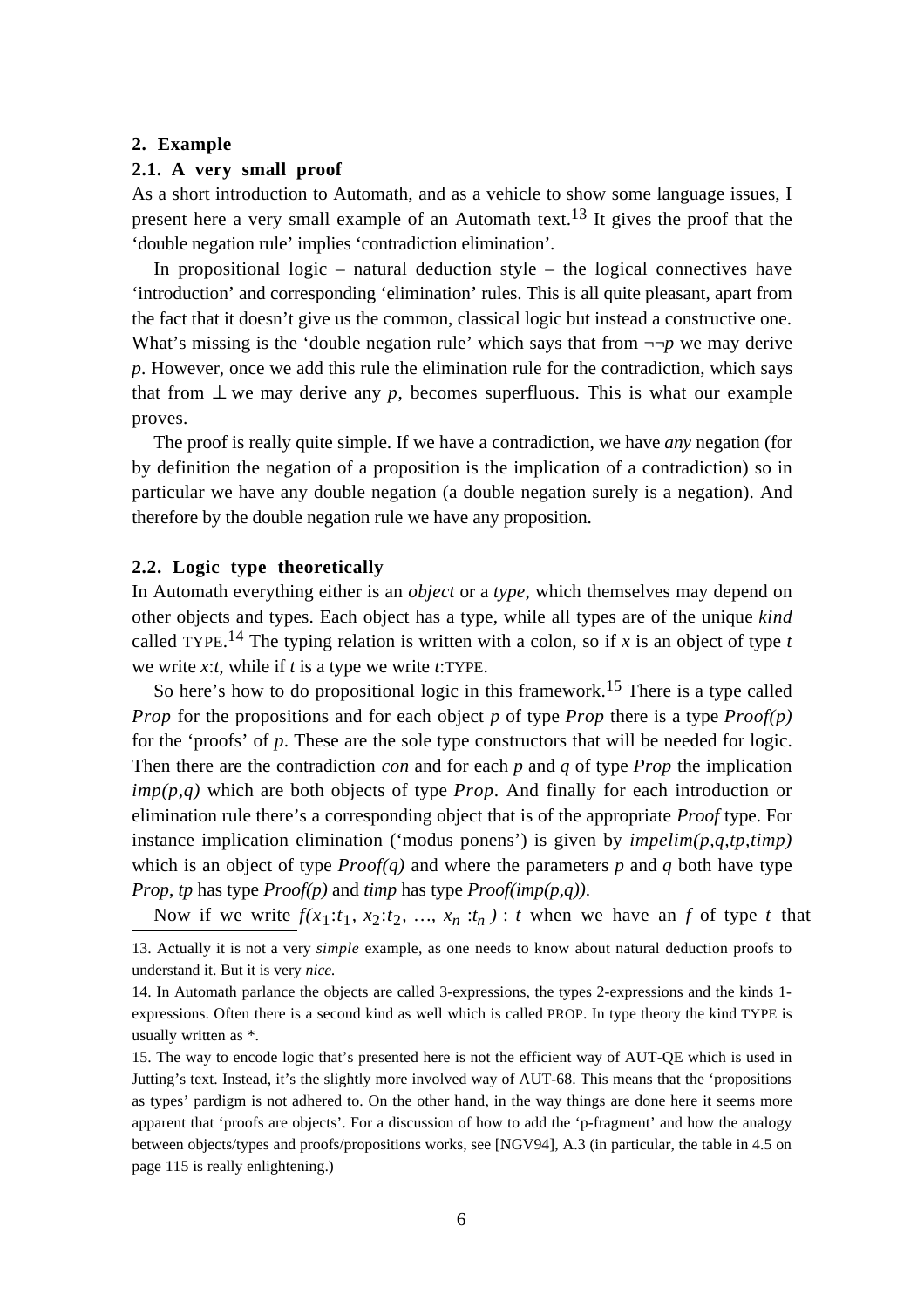depends on  $x_1, x_2, ..., x_n$  of types  $t_1, t_2, ..., t_n$ , then using this format the implication elimination constructor becomes:

impelim(p:Prop, q:Prop, tp:Proof(p), timp:Proof(imp(p,q))): Proof(q)

Using this notation, the notions from the example are given by:

Prop: TYPE Proof(p:Prop): TYPE con: Prop imp(p:Prop, q:Prop): Prop not(p:Prop): Prop impintro(p:Prop, q:Prop, tq:[tp,Proof(p)]Proof(q)): Proof(imp(p,q)) impelim(p:Prop, q:Prop, tp:Proof(p), timp:Proof(imp(p,q))): Proof(q) notnotelim(p:Prop, tnn:Proof(not(not(p)))): Proof(p) conelim(p:Prop, tcon:Proof(con)): Proof(p)

This list contains an instance of what's still missing from our description of type theory: lambda abstraction and function application. When writing down expressions we not only build them from notions that have been introduced before, but we too may write and apply functions the way it is done in lambda calculus. The Automath notation for this is slightly idiosyncratic: a function that assigns some  $e$  to an argument  $x$  of type  $t$ , is written in Automath as  $[x,t]e$  instead of the more customary  $\lambda_{x} \varepsilon$ . So, the *tq* argument of *impintro* in the enumeration above is actually a function that gives for each object *tp* of type *Proof(p)* a value of type *Proof(q)*. 16 Function application is written differently in Automath also: if *f* is a function object and *x* an argument instead of writing  $f(x)$  or *f x* in Automath one writes <*x*>*f*.

This actually is all there is to AUT-68. There is quite a bit 'housekeeping' machinery there too which hasn't been described yet, but that all is non-essential syntactic sugaring.

So what's the proof of the example? Because all we've given thus far is a list of the various things to be defined. Well actually all but two of the notions in that list are constructors, what Automath calls *primitive notions* (one has to start somewhere after all, so it is not strange that in such a short example most of the things are axioms.) The only two notions that are *not* primitive are defined in the following way:

 $not(p) =_{def} imp(p, con)$ conelim(p,tcon) = $_{def}$  notnotelim(p,impintro(not(p),con,[tnot,Proof(not(p))]tcon))

That right hand side of the second line is the proof.

<sup>16.</sup> The fact that if *e* has type *t* the function [*x*] *e* has type [*x*]*t* makes one wonder whether the straight brackets are muddling the distinction between lambda abstraction and product types, or whether maybe that distinction is not so clear in the first place, and also what the *kind* of  $[x]$ *t* should be. This is an interesting topic that we will not go into here.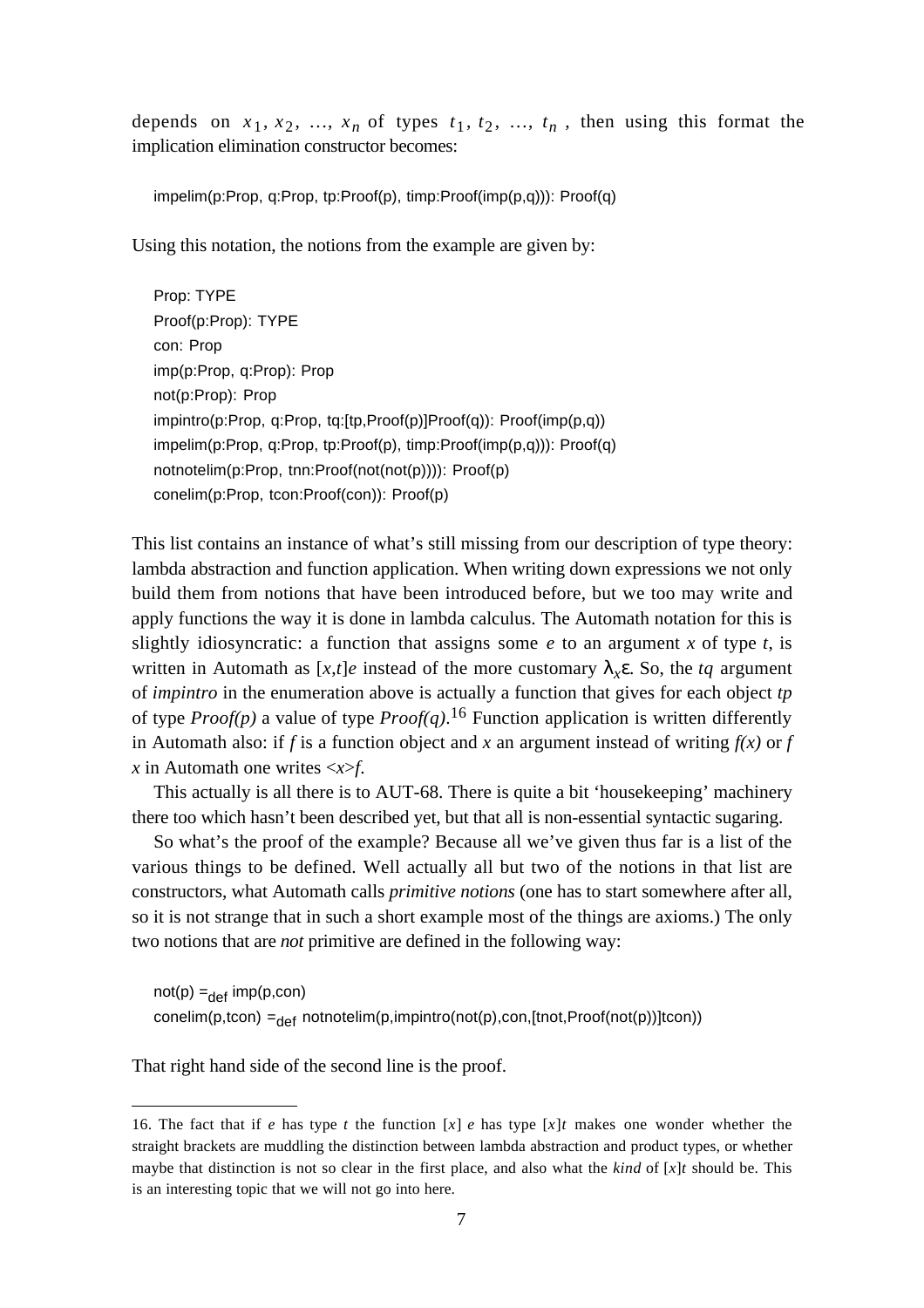## **2.3. Various formats**

Of course the text in the previous subsection is not syntactically correct Automath: it's just meant to make the structure of the thing clear. Here is how the same proof would be written in old-fashioned AUT-68;

| $^\star$<br>; Prop<br>р<br>∶≔<br>---<br>$\ast$<br>PN<br>; TYPE<br>Proof<br>p<br>(≔<br><b>PN</b><br>*<br>; Prop<br>con<br>$:=$<br>*<br>; Prop<br>р<br>:=<br>q<br>---<br>$*$ imp<br><b>PN</b><br>; Prop<br>q<br>$:=$<br>* not<br>$:=$ imp(p,con)<br>; Prop<br>p<br>$*$ tq<br>q<br>∶≔<br>* impintro<br><b>PN</b><br>tq<br>$:=$<br>$*$ tp<br>; $Proof(p)$<br>q<br>∶≔<br>* timp<br>tp<br>∶≔<br>---<br><b>PN</b><br>timp * impelim<br>; $Proof(q)$<br>$:=$<br>$*$ tnn<br>p<br>:=<br>tnn * notnotelim<br><b>PN</b><br>; $Proof(p)$<br>$:=$<br>tcon<br>p<br>∶≔<br>---<br>notnotelim(impintro(not,con,[tnot,Proof(not)]tcon))<br>* conelim<br>tcon<br>$:=$ |  | * Prop | ∶≔ | <b>PN</b> | ; TYPE                     |
|---------------------------------------------------------------------------------------------------------------------------------------------------------------------------------------------------------------------------------------------------------------------------------------------------------------------------------------------------------------------------------------------------------------------------------------------------------------------------------------------------------------------------------------------------------------------------------------------------------------------------------------------------|--|--------|----|-----------|----------------------------|
|                                                                                                                                                                                                                                                                                                                                                                                                                                                                                                                                                                                                                                                   |  |        |    |           |                            |
|                                                                                                                                                                                                                                                                                                                                                                                                                                                                                                                                                                                                                                                   |  |        |    |           |                            |
|                                                                                                                                                                                                                                                                                                                                                                                                                                                                                                                                                                                                                                                   |  |        |    |           |                            |
|                                                                                                                                                                                                                                                                                                                                                                                                                                                                                                                                                                                                                                                   |  |        |    |           |                            |
|                                                                                                                                                                                                                                                                                                                                                                                                                                                                                                                                                                                                                                                   |  |        |    |           |                            |
|                                                                                                                                                                                                                                                                                                                                                                                                                                                                                                                                                                                                                                                   |  |        |    |           |                            |
|                                                                                                                                                                                                                                                                                                                                                                                                                                                                                                                                                                                                                                                   |  |        |    |           | ; $[tp, Proof(p)]Proof(q)$ |
|                                                                                                                                                                                                                                                                                                                                                                                                                                                                                                                                                                                                                                                   |  |        |    |           | ; $Proof(imp(p,q))$        |
|                                                                                                                                                                                                                                                                                                                                                                                                                                                                                                                                                                                                                                                   |  |        |    |           |                            |
|                                                                                                                                                                                                                                                                                                                                                                                                                                                                                                                                                                                                                                                   |  |        |    |           | ; $Proof(imp(p,q))$        |
|                                                                                                                                                                                                                                                                                                                                                                                                                                                                                                                                                                                                                                                   |  |        |    |           |                            |
|                                                                                                                                                                                                                                                                                                                                                                                                                                                                                                                                                                                                                                                   |  |        |    |           | ; $Proof(not(not(p)))$     |
|                                                                                                                                                                                                                                                                                                                                                                                                                                                                                                                                                                                                                                                   |  |        |    |           |                            |
|                                                                                                                                                                                                                                                                                                                                                                                                                                                                                                                                                                                                                                                   |  |        |    |           | ; Proof(con)               |
|                                                                                                                                                                                                                                                                                                                                                                                                                                                                                                                                                                                                                                                   |  |        |    |           |                            |
|                                                                                                                                                                                                                                                                                                                                                                                                                                                                                                                                                                                                                                                   |  |        |    |           | ; $Proof(p)$               |

Some explanations: The main difference between this representation and the one we gave before is that the parameters have been taken out from between their brackets and turned into 'first class citizens'. They now are more or less like the other notions, except that their 'definition' part is a 'long dash' (simulated by a triple hyphen) to indicate that it's a parameter. Also, each parameter 'extends' a chain of other parameters which is indicated before the asterisk. For instance the parameter *timp* extends the chain *p,q,tp*. This actually is very efficient: often the parameters of various notions will have large common prefixes, and this way those won't be to be repeated all the time. There is another 'shorthand' that complements this practice: when a notion is invoked an initial segment of the parameters may be left out when they are the same as the ones at the time of definition. For instance one may say *not* instead of *not(p)* like in the last line, because the parameter of *not* turned out to be *p* already. Together this means that in a huge context of parameters one may name some complicated expression and then refer to that name without having to worry about the parameters at all.

The way we wrote this Automath text is not at all like the content of the files I received from Jutting. Here is how it would have been coded there:

@Prop:='prim':'type' [p:Prop]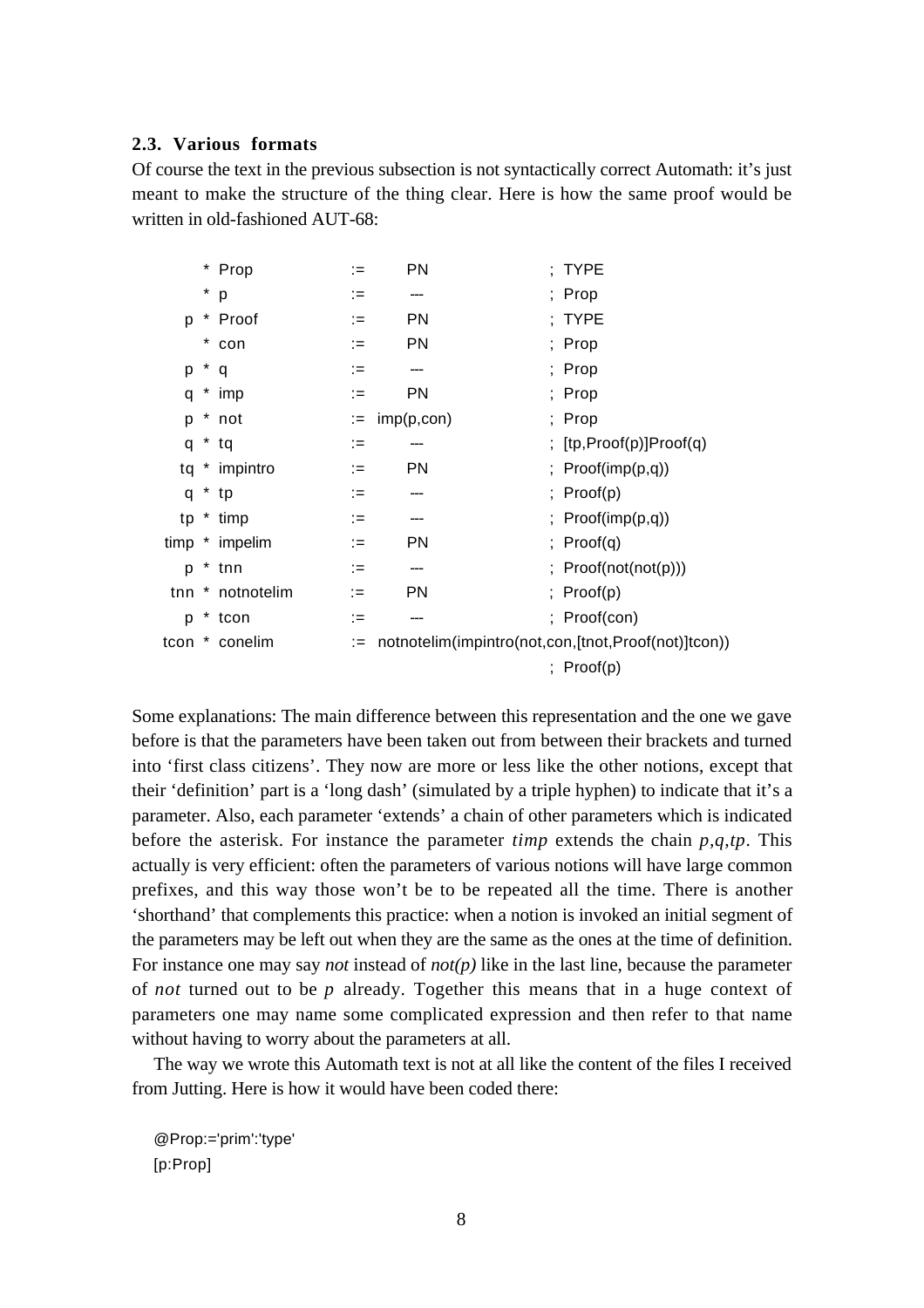```
Proof:='prim':'type'
@con:='prim':Prop
p@[q:Prop]
imp:='prim':Prop
p@not:=imp(p,con):Prop
q@[tq:[tp:Proof(p)]Proof(q)]
impintro:='prim':Proof(imp(p,q))
q@[tp:Proof(p)][timp:Proof(imp(p,q))]
impelim:='prim':Proof(q)
p@[tnn:Proof(not(not(p)))]
notnotelim:='prim':Proof(p)
p@[tcon:Proof(con)]
conelim:=notnotelim(impintro(not,con,[tnot:Proof(not)]tcon)):Proof(p)
```
As will be apparent there are some lexical changes here: the stars have become 'at' signs and some semicolons and comma's have mutated into colons. Also, the 'keywords' PN and TYPE have been spelled differently. But more importantly, the 'context part' of the lines (the label in front of the \* that shows on what chain of parameters the line builds) is treated quite differently. It turns out that most of the time after a parameter line the context needed is just that parameter, and after a non-parameter line it hasn't changed. Apparently in this dialect of Automath, in such case the context part may be omitted. This means that in this 'optional context part' variant of Automath, in a sense the lines have been 'cut in half' (in fact: after the \*): the first half can be used to set the current context and the second half defines the notion or the parameter, and both kind of halves may now be mixed freely.

So apparently it turns out there are a fairly 'loose' Automaths around. In that case I think I should be allowed my own dialect as well. Here it is:

| Prop:TYPE =PRIM                      |
|--------------------------------------|
| [p:Prop]                             |
| $Proof: TYPE = PRIM$                 |
| $con:Prop = PRIM$                    |
| [q:Prop]                             |
| imp:Prop =PRIM                       |
| $not: Prop = imp(p, con)$            |
| [tq:[tp,Proof(p)]Proof(q)]           |
| impintro:Proof(imp(p,q)) =PRIM       |
| [tp:Proof(p)] [timp:Proof(imp(p,q))] |
| impelim:Proof(q) =PRIM               |
| [tnn:Proof(not(not(p)))]             |
|                                      |

notnotelim:Proof(p) =PRIM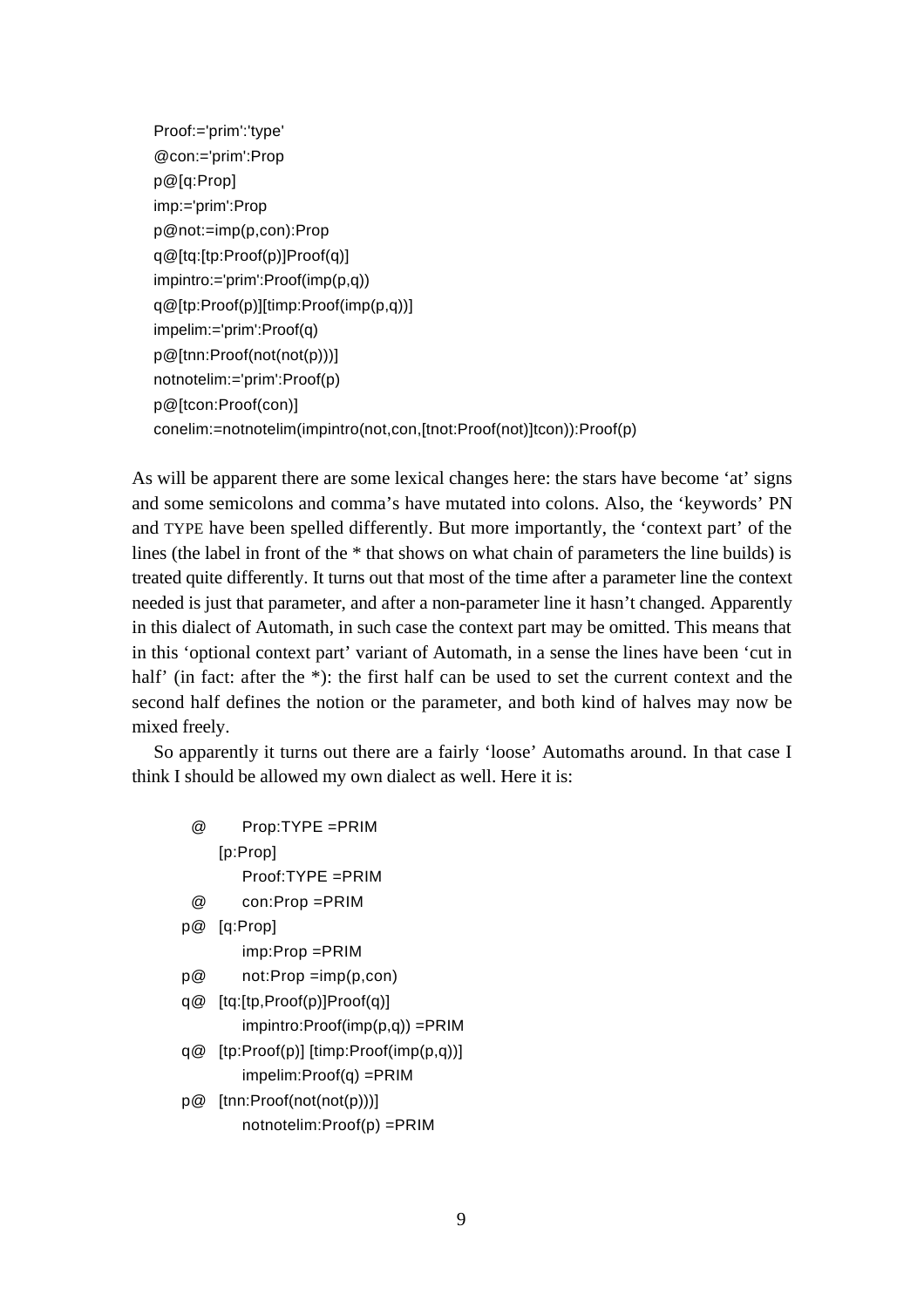p@ [tcon:Proof(con)] conelim:Proof(p) =notnotelim(impintro(not,con,[tnot,Proof(not)]tcon))

This is almost identical to the previous version, apart for some added whitespace and yet another lexical change: the 'assigned' has turned into a single equal-sign. But the real change here is that I interchanged the 'type' and 'definition' parts of the line and put the first one in front of the second. This makes the text closer to the list of notions from section 2.2 (just ignore everything after the equal signs), and it's also more like standard mathematical practice: when proving a proposition the statement of the proposition will now be in front of the proof.

Of course the Automath checker which is described here happily accepts all three variants of the text.

# **3. Practical**

#### **3.1. Where to get it & how to install it**

The Automath checker *aut* can be obtained by way of the world wide web at <http://www.phil.ruu.nl/~freek/aut-4.1.tar.gz>. A page giving some information about the *aut* project can be found at

```
<http://www.phil.ruu.nl/~freek/aut.html>.
```
After obtaining the package it has to be installed. To do this one should run *gunzip* and *tar* to unpack it and then *make* to build it. These are the commands to do this on a Unix system:

```
gunzip aut-4.1.tar.gz
tar xf aut-4.1.tar
cd aut-4.1
make
make test
```
The last command will run the Grundlagen as a shallow test. If all went well, after all this the directory *aut-4.1* will contain a binary called *aut* which is all that need to be retained (it doesn't need any other file) and which if desired can be copied to a more public location.

There also is a precompiled MPW tool version for use with the Macintosh Programmer's Workshop [M87].17 This tool is binhex encoded in the file *aut.hqx* and so should first be unpacked with a tool to unpack binhex like Aladdin's StuffIt Expander. It is a 'fat binary' which means that it will both run on the 'old' 680X0 Macintoshes as well as on the 'new' PowerPC models, and that in the second case it will execute at 'native' speed.

<sup>17.</sup> Of course if one is only going to use the MPW tool it doesn't make sense to do the *make* commands.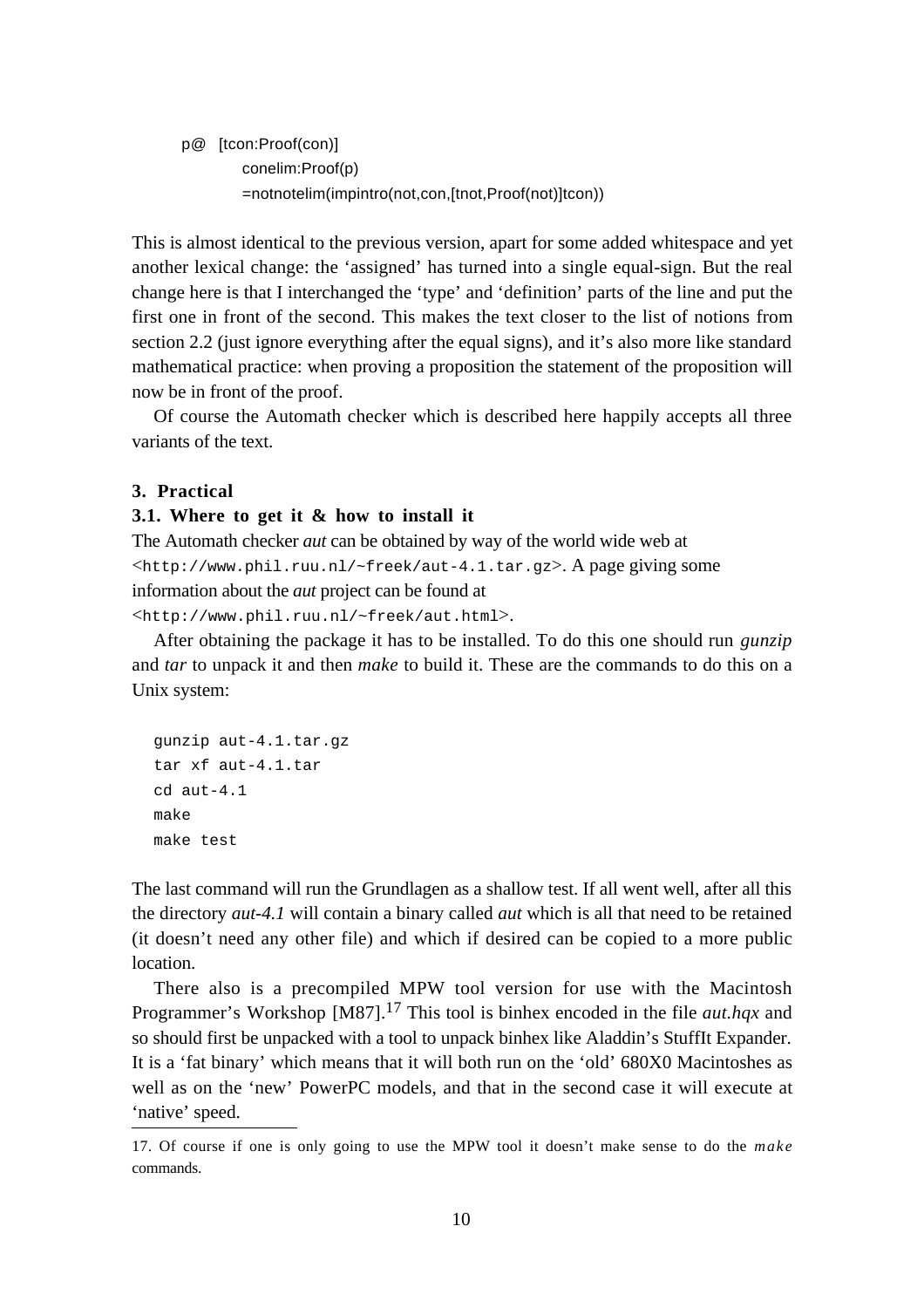## **3.2. Syntax of the language**

Here is a context free grammar of the language accepted by the checker, derived directly from the lex and yacc sources of the parser (as the syntax is fairly loose, quite a number of variations in these rules actually mean exactly the same):

```
text ← | text item | text ';'
item ← '+' IDENT | '+' '*' IDENT | '-' IDENT | '--'
   | STAR | sym STAR
   | IDENT ASSIGN EB SEMI expr | IDENT SEMI expr ASSIGN EB
               | '[' IDENT COMMA expr ']'
   | IDENT ASSIGN PN SEMI expr | IDENT SEMI expr ASSIGN PN
   | IDENT ASSIGN noexpand expr SEMI expr
               | IDENT SEMI expr ASSIGN noexpand expr
noexpand \leftarrow | '~'
expr ← 'TYPE' | ''type'' | 'PROP' | ''prop''
   | sym | sym '(' ')' | sym '(' exprlist ')'
  | '<' expr '>' expr | '[' IDENT COMMA expr ']' expr
exprlist ← expr | exprlist ',' expr
sym ← IDENT | IDENT '"' identlist '"'
identlist ← | IDENT | identlist HYPHEN IDENT
EB \leftarrow 'EB' | "eb" | '--'PN ← 'PN' | ''pn'' | 'PRIM' | ''prim'' | '???'
STAR \leftarrow (*' | '@'ASSIGN \leftarrow ':=' | '='SEMI ← "E" | 'E' | ';' | ':'
COMMA ← ',' | ':'
HYPHEN \leftarrow '-' | '.'
```
An *IDENT* (for 'identifier') is an arbitrary sequence (but not equal to any keyword) of characters from the set of letters, digits, the single quote, the backquote, the underscore and the backspace character (that's what the  $E$  keyword is: an underscore, then a backspace and finally a capital 'E'.) Whitespace separates lexical items and is, well, about any kind of whitespace. Comments are either from a '#' or '%' character until the end of the line (which makes it possible to start an Automath file with the string '#!/usr/local/bin/aut') or consists of text enclosed between '{' and '}' characters (with nesting being taken into account).  $18$ 

The first line of the *item* rule and the *identlist* in the *sym* together are Automath's 'paragraph system'19 which gives a rather crude kind of modular structure to an

<sup>18.</sup> So a large piece of text can be 'commented out' by putting it between braces: however this doesn't work quite as it should when there are mismatched braces in end of line comments. This is too bad.

<sup>19.</sup> Which is a misnomer really. The Dutch word 'paragraaf' translates into English as 'section', while the Dutch word for 'paragraph' is 'alinea'. So it really should have been called 'sectioning system'.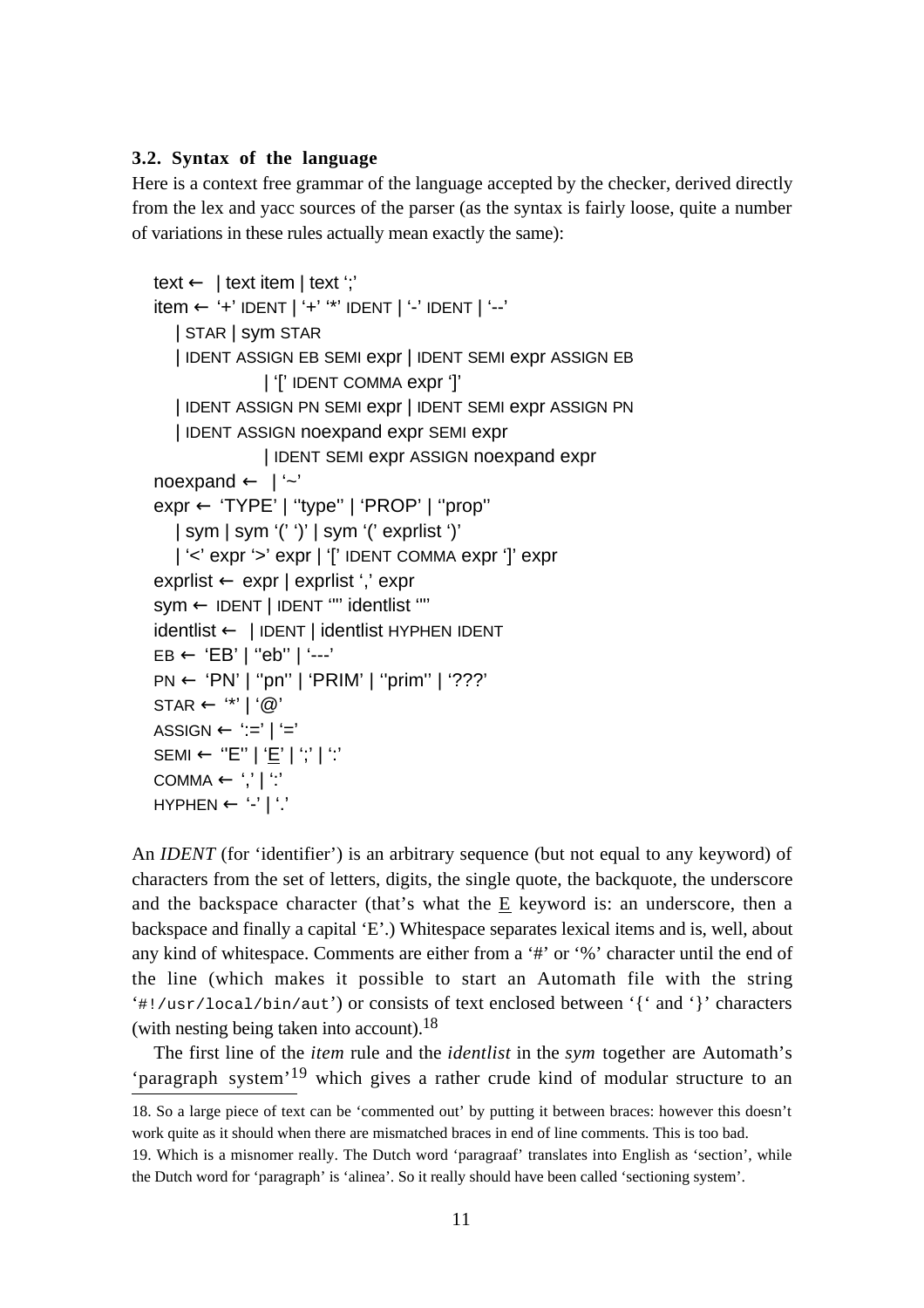Automath text by structuring its name space in a way similar to Unix directories. Roughly speaking a line like '+3137' enters a 'subparagraph' called 3137 and a line '-3137' (or just '--') leaves it again, while a line '+\*3137' means that a paragraph which already has been visited is entered again.

There are two ways to use the paragraphs when referring to something. An expression like 't1"-3137"' is about the identifier 't1' from a subparagraph '3137' which should be a direct descendent of the current paragraph. An expression like 't1"3137"' – so without the leading hyphen/period – refers to any paragraph '3137' containing the current one. Finally one can create 'paths' of references to paragraphs: 'th2"l-r-imp"' is about the notion 'th2' from paragraph 'imp' inside paragraph 'r' inside paragraph 'l'. For a more precise description of all this see [J79], appendix 2, pages 78-83.

The *noexpand* tilde means that a definition may not be expanded (that is: used in delta reductions) when checking. The idea of this is that this can be used to speed up the checking process by have it avoid unnecessary work.20

## **3.3. Invocation & flags**

The way the checker is run is standard for Unix: arguments that start with a hyphen are *flags* that indicate special options to the program. All other arguments are names of files (possibly with an implicit suffix *.aut* omitted) which are checked as one input stream in the order in which they appear on the command line. If no file arguments are present the program will try to read the Automath text from the terminal ('standard input'). For instance after the command

aut -QZ grundlagen

the file *grundlagen.aut* will be checked with the flags -Q (telling the checker to expect AUT-QE) and -Z (report all statistics) turned on.

Here is a list of all the flags that the *aut* checker knows about together with their meaning:

-Q AUT-*Q*E – the language of the Grundlagen: this is equivalent to '-acopqs' -a *a*llow *a*bstractions of degree one – so expressions like *[x,sigma]TYPE* are acceptable -c put *c*ontext parameters in front of other notions – see section 4.1 -o *o*ld style parameters: disallow explicit paragraph references – paragraph qualifications are disallowed in parameter instances -p allow *p*rops – TYPE and PROP are both degree one primitives (else PROP and 'prop' behave like ordinary identifiers) -q allow *q*uasi expressions – use the AUT-QE typing system: 'parametrised types' of the kind *[x,sigma]TYPE* are allowed where something like a *TYPE* is expected ('product types are types too'<sup>21</sup>)

<sup>20.</sup> However, putting in tildes in lots of definitions seems rather tedious.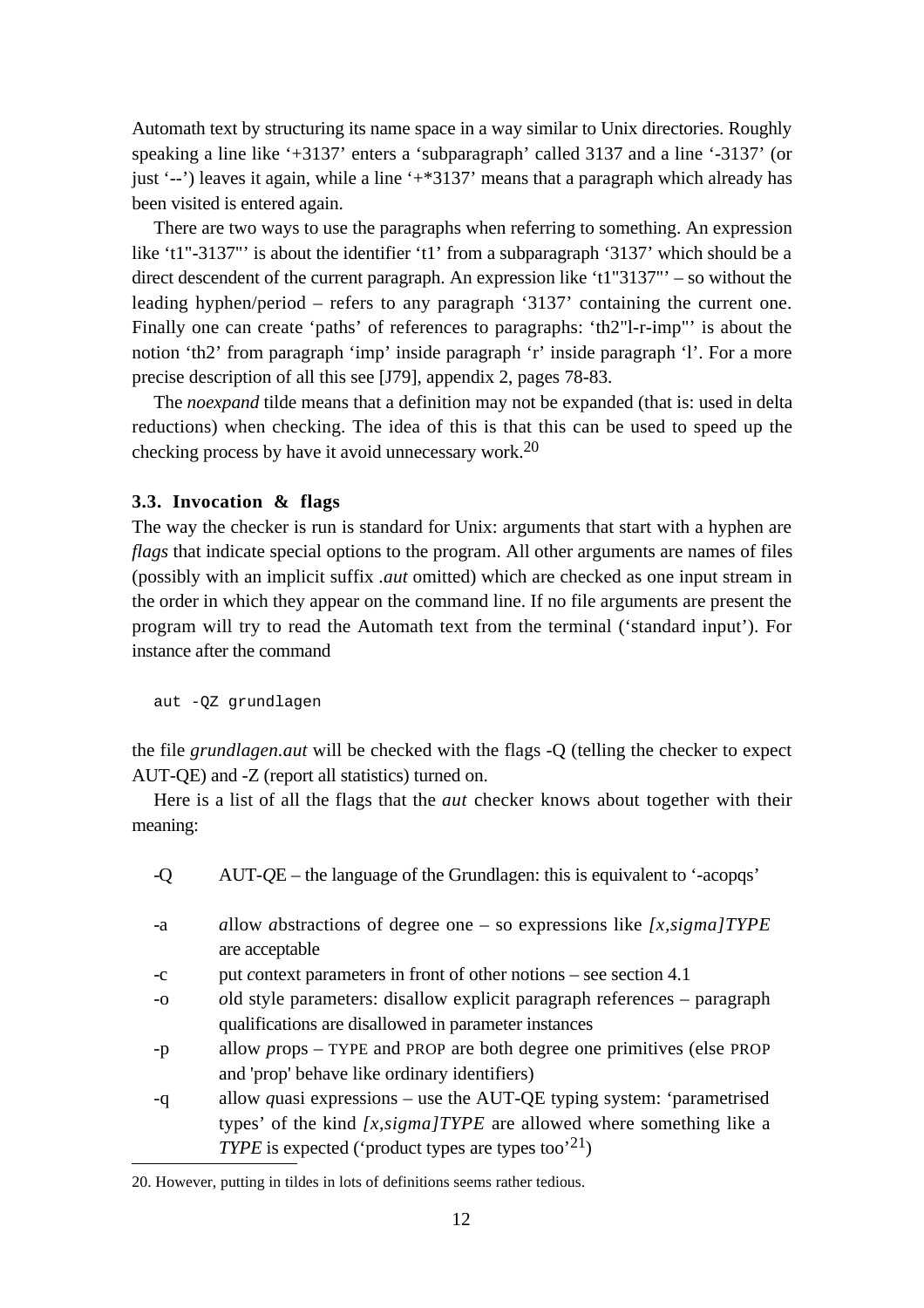- -s disallow paragraph reopeners without a *s*tar the asterisk which indicates that one reenters a paragraph that's already known is compulsory
- -Z summarize everything this is equivalent to '-dlmrv'
- -d summarize *d*uration print the number of seconds the program executed
- -l summarize number of *l*ines print the number of various kinds of 'item's (PN, definitional and EB 'lines') in the text
- -m summarize *m*emory usage print the amount of heap memory used in kilobytes
- -r summarize number of *r*eductions print the number of various reductions (beta, delta, eta) needed to check type correctness
- -v summarize *v*ersion print the version number of the *aut* checker and a copyright notice
- -z summarize to stdout instead of stderr normally the 'summarize' flags print to 'standard error': use 'standard output' instead
- -b omit lambdas when calculating categories of degree one an expression like *[x,sigma]tau* will have category TYPE instead of *[x,sigma]*TYPE
- -e disallow *e*ta reductions don't try eta reductions when trying to prove expressions equal: however the checker is built in such a way that if a check without eta reductions is possible it will always be found first
- -f *f*ull check: ignore squiggles even try expanding notions that have been marked *noexpand*
- -i print *i*nternal addresses of lambda expressions this flag is intended for debugging the checker: when an abstraction or variable is printed the address of its location in memory is printed with it
- -y print ever*y*thing pretty print the Automath text back to standard output

The next four flags all expect a numeric argument *n* in the next command line parameter, which may refer to a line number in the Automath input stream.

- -k *n* how many implicit parameters to *keep* controls how many arguments are given when an expression is printed (0: only print the parameters that are really required, 1: print the parameters that were present in the original, 2: print all parameters)
- -n *n* limit to *n* reductions per typecheck intended to keep the checker from filling all memory when a check fails: when the given limit is exceeded a tentative type error is given and checking continues with the next item
- -t *n t*race reductions print the reductions tried when working on the type check of line *n* (or if *n* is 0: trace everything)

<sup>21.</sup> Or: 'why not do untyped lambda calculus at the bottom and see whether we can still escape the paradoxes?'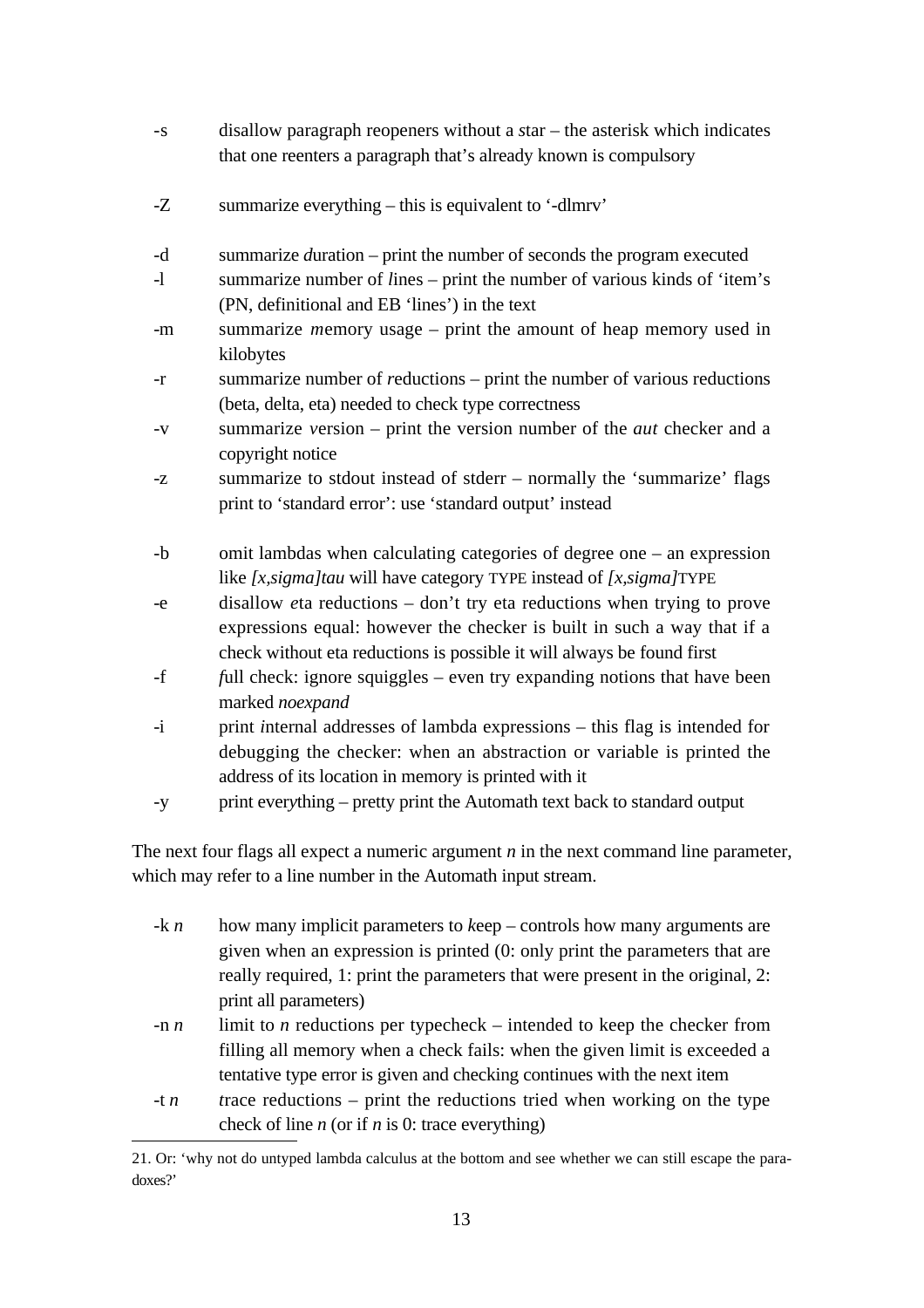-x *n* print excerpt – print all those lines from the input needed for the statement of line *n* (if *n* is 0: print an excerpt for the primitive notions present)

## **4. Background**

### **4.1. Language subtleties**

There were a few issues with the interpretation of Automath which I hadn't anticipated at all when starting work on the checker. I'll briefly present them here.

The most interesting is related to the options '-c' and '-o' of the checker. Because of the symmetry in the 'original' Automath between parameter lines and definitional lines (the only difference being that for parameters the 'body' is 'empty', that is, '---'), I would have expected both kinds of items to 'live in the same name space'. However, in the Landau text by Jutting this appeared not to be the case. Consider the following Automath fragment:

|         | $*$ t | $:=$   | <b>PN</b> | ; $\mathsf{TYPE}$ |
|---------|-------|--------|-----------|-------------------|
|         | $*$ x | ∶≕     | $- - -$   | ; t               |
| $x * y$ |       | ∶=∶    | ---       | : t               |
|         | $*$ x | i= L   | <b>PN</b> | ; t               |
| $y * f$ |       | $:= x$ |           | ; t               |

Now what is the *x* in the last line refering to? Is it the parameter from line 2 or is it the constant from line 4? Or maybe it's illegal to 'override' a parameter by a constant this way?

I had at least expected that the *x* in the last line would *not* refer to the first one, as clearly the it is in the 'scope' of the second line. However, it turned out that Jutting's text contained lines that showed that a unqualified name was *first* tried to be interpreted as one of the parameters and only *then* as referring back to some defined notion. Clearly in the original Automath checker they lived in different name spaces, with the parameters being given 'preference'. And if one closely reads [J79], page 82, well, maybe it says so there.

Actually it took quite some effort to make the checker behave sufficiently different from my original interpretation that it was able to check the Grundlagen: and even in that mode it doesn't really put the parameters in a different name space (actually I don't think it wouldn't be very efficient). The way the checker works now is that (a) the example above is legal anyhow, (b) without the '-c' flag the  $x$  refers to the constant from line 4 and (c) with the '-c' flag it refers to the parameter from line 2. This is implemented by, if the '-c' flag is on, opening a new 'block' with the current parameters before starting the interpretation of the identifiers in the body and category parts of the line and closing it again afterwards. Of course, most of the time this doesn't change anything because in practice parameters hardly ever will be 'masked' in this manner.

The other issue that I hadn't anticipated was the question what should happen to the 'implicit' context when changing paragraphs. Consider this: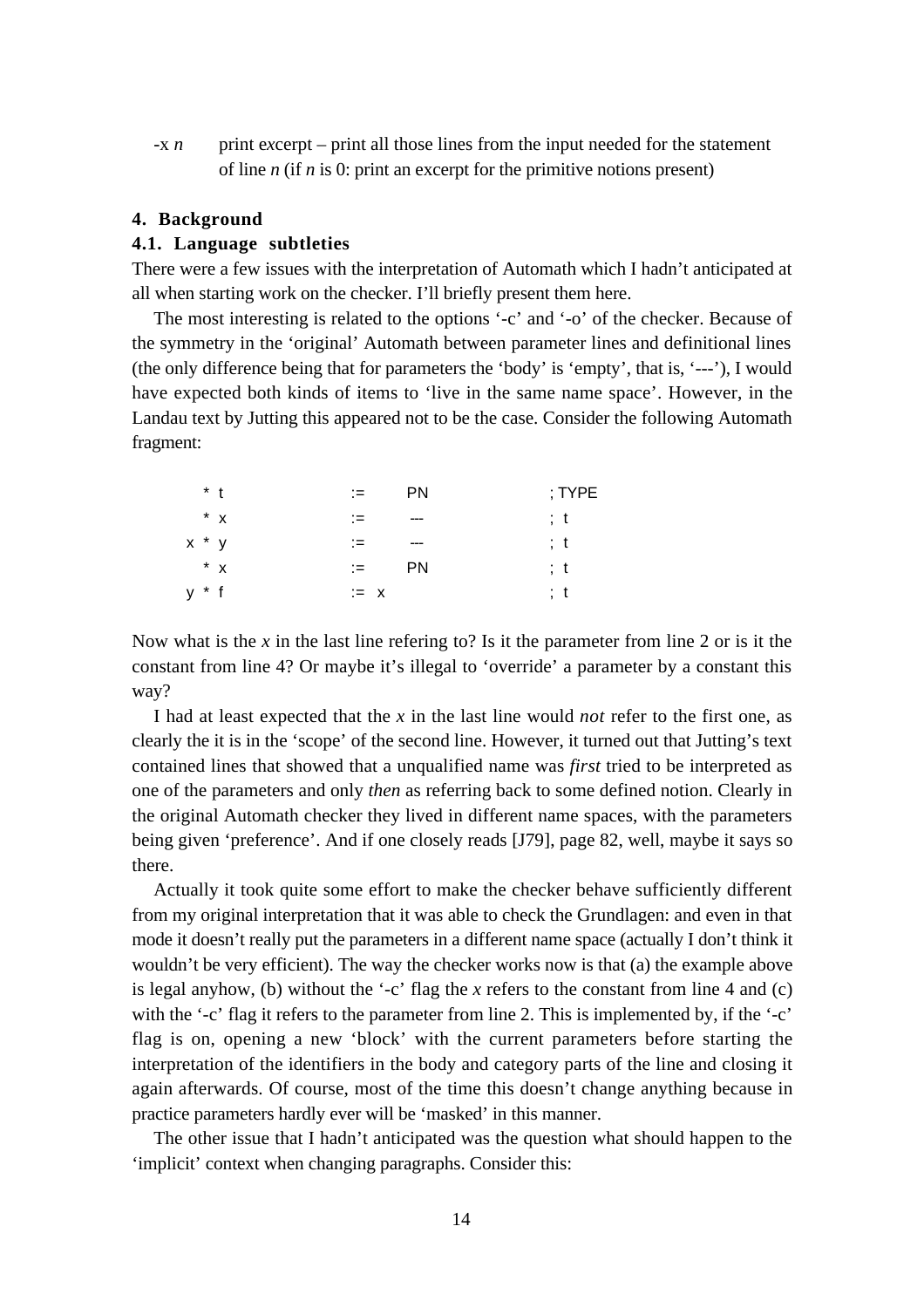|               | @t | $:=$ | PN    |     | ; TYPE |
|---------------|----|------|-------|-----|--------|
|               | X  | $:=$ | ---   |     | ; t    |
| $+p$          |    |      |       |     |        |
|               | у  | $:=$ | $---$ | ; t |        |
| -p            |    |      |       |     |        |
|               | f  | $:=$ | PN    |     | ; t    |
|               | @z | $:=$ | ---   |     | ; t    |
| $+{}^{\ast}p$ |    |      |       |     |        |
|               | g  | $:=$ | PN    | ; t |        |
| -p            |    |      |       |     |        |

What are the arguments of  $f$ ? Is it the context  $x$ ,  $y$  (because  $y$  was the last parameter introduced before the  $f$ ) or is it  $x$  (because the  $y$  was introduced 'inside' paragraph  $p$ and so is no longer in scope after that paragraph has been left)? Similarly is the context of *g* the *x, y* that is 'reactivated' when *p* was reopened or is it the *z* from the previous line? (Note that this kind of ambiguity only occurs because the 'context indicator' may be implicit.)

Well, of course it doesn't matter much what choice one makes for the answer to these questions. The interpretation that *aut* currently implements is that it's  $f(x)$  and  $g(x,y)$ . This second choice was needed to correctly interpret the Grundlagen but the first one was not, because in Jutting's files the context after a paragraph closer is never left implicit. However, these two choices seem consistent with each other.

### **4.2. Memory management**

Dynamic memory allocation is a pain: having to free blocks of memory manually takes quite a bit of programming effort and it's easy to make errors in it. So in version 1 of the *aut* checker I decided not to do it, but to use an automatic garbage collector instead (the Boehm-Weiser *gc* 'conservative' garbage collection library, which can be used with traditional programming languages like C and  $C_{++}$  ([BW88]; on the web there might be a page about it at  $\langle$ http://reality.sgi.com/employees/boehm\_mti/gc.html> $).^{22}$ However this had some disadvantages: it made it harder to debug the program (it was less predictable what would happen during a run and if a crash occurred inside the garbage collector it was not very easy to find out what the checker had been doing at the time), it made it rather difficult to run the program on ancient computers like Apple Macintoshes, it made the program less portable (for instance porting it to a new flavor of Unix turned out not to be *entirely* trivial) and it made the system quite a bit larger and not self contained as well.

So in version 4 of *aut* I took a different approach. Because the checker is a very simple one-pass system, it turned out to be easy to write a trivial memory manager that's simple and fast. The idea is that either we are parsing an expression from the Automath source and building a data structure in memory which will never go away anymore or we

<sup>22.</sup> Coincidentally this same garbage collector was used by Dan Synek in his CHalf system.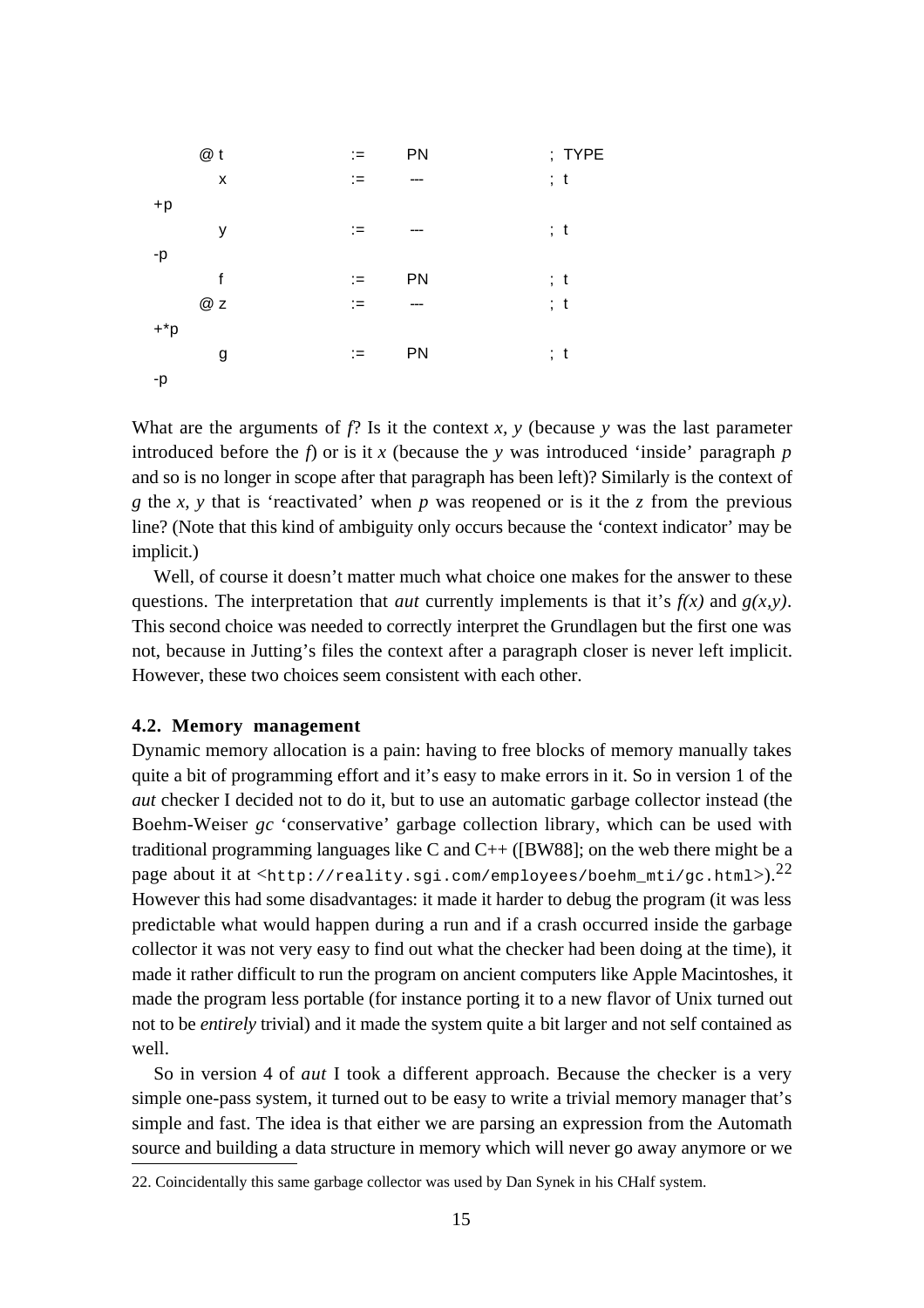are doing a type check and after that check succeeded or failed we can 'throw away' all memory that we used for it. So the memory manager has just to behave like a stack. New blocks are allocated by breaking pieces from one end of a large pool of memory<sup>23</sup> with a pointer pointing to where we have come thus far. When we start a 'type check' and know that at the end of it all extra memory that we are going to allocate won't be needed anymore, we just have to remember the location of this pointer and after the check is over we put it back where it was (we free the memory by 'popping' it all at once.)

This means that the memory usage of the checker will follow some kind of 'saw toothed' pattern: it will grow a bit and be put back but not all the way, after which it will grow again, be put back again somewhat, etc. This means that the checker will approximately need as much memory as is needed to store the parsed Automath and to do the check of one (the last) line (as the last 'tooth' of the saw is the highest). Also, using this scheme memory will not fragment at all.

These expectations were confirmed by experiment. It turned out that this allocation strategy was implemented very easily and appeared to work quite well. Of course this scheme was only possible because of the trivial, one-pass structure of the program.

## **4.3. Yet another way to do alpha conversion**

There are two common ways to represent lambda terms inside a computer: one can use named variables and then there's the nameless representation of de Bruijn. In the first method each lambda is labeled with some identifier and a variable that refers to a lambda is labeled too: with that same identifier. However, this system has the disadvantage that sometimes one needs to rename lambdas and variables in order to have everything work out right: this is the so-called 'alpha conversion'.

The other method, the one by de Bruijn (as described in [NGV94], C.2), doesn't label variables using an identifier but instead marks them with a natural *number.* This number indicates how many nested lambda abstractions should be skipped to get to the lambda the variable is refering to. The main disadvantage of this method is that when a term is substituted for a variable a lot of numbers in the substituted term will change, which means that that term can't be reused so that continuously new copies of such terms have to be built.

The *aut* checker uses a slight variation on the first method which I rather like. The main difference with the customary method is that effectively *each time* when a term is built all lambdas are given fresh names (this implies that two differing terms will always have different names for their outermost lambdas.) Furthermore for implementation efficiency instead of using an alphanumeric strings for those names the *memory address* of the memory block that's representing the lambda node in the term tree is used.

The procedure for doing a substitution for a variable in an expression using this representation is slightly subtle but not difficult. The implementation in the checker is given by the functions *substvar* and *substargs* in the source file *type.c*, totaling 70 lines of C code (mostly dealing with the various cases that occur when recursing over the

<sup>23.</sup> Actually it's slightly more complicated because for maximal flexibility this large 'pool' of memory is itself divided into largish blocks as well, blocks that will have to be managed too.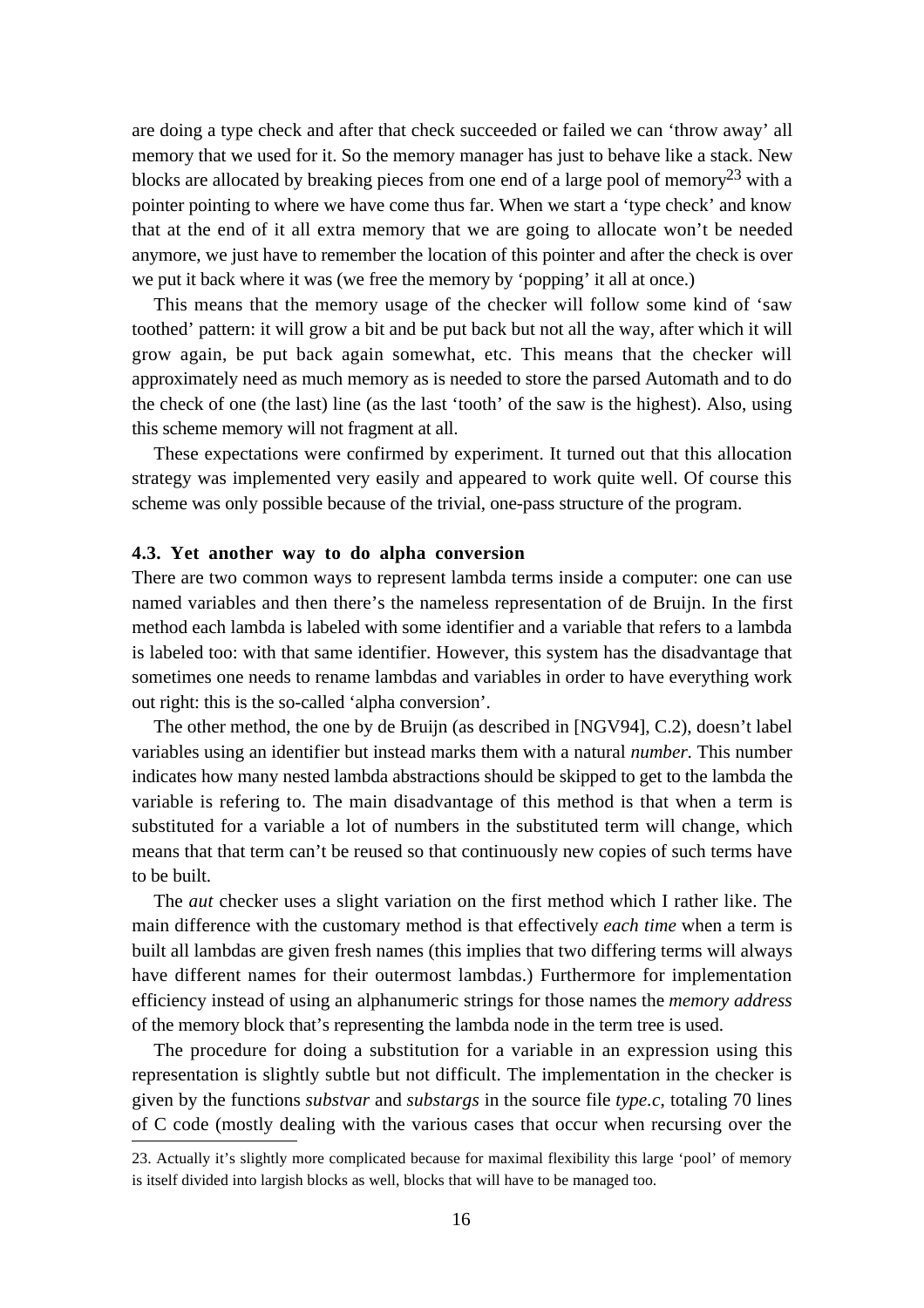original term where the substitution occured in.)

Just like with the nameless method one still may have an alphanumerical identifier associated with the lambda nodes in order to be able to print terms to the user in a humanly readable way. Of course, because those identifiers aren't really used to identify the structure of the term it doesn't matter that these labels may conflict between nested lambdas. Still it is not nice for a user to see a term printed in which it isn't clear to what lambda a variable is refering (in fact, just to have a way of being *sure* of what the real structure of a term is, the checker has the '-i' flag.) Therefore the checker *does* contain a routine to do alpha conversion after all: but it is only invoked when a term has to be printed (which is slow anyway, so in which case the additional delay because of the alpha conversion will not be too important.) This routine scans the term and whenever it finds significant conflicts between nested lambdas it renames the outer lambda by putting quotes after its identifier until the problem goes away. Because in the checker a term is never changed once it has been built (in Lisp terms: there never occur operations like *replaca* and *replacd)* and because the *outside* lambda is changed this renaming will never cause a variable to be renamed in a context where it wouldn't have been necessary.

#### **5. Outlook**

## **5.1. Performance**

When the *aut* checker is finished checking the Grundlagen with the '-Z' flag turned on, it will print something like:

```
8583 beta reductions, 20004 delta reductions, 2 eta reductions
32 + 6878 = 6910 definitions, 4297 + 6910 = 11207 lines
94 blocks = 3006 kilobytes
171 seconds = 2 minutes 51 seconds
aut 4.1, (c) 1997 by satan software
```
Of course the number of seconds will depend on the specific run and on the system it has been executing on. This example output was from a 20 MHz 68030 (a Mac LC III) but on a modern PowerMac with a 200 MHz 604e and a 256 kB of level 2 cache the same check takes between four and five seconds. Because this last machine has a performance of about 7 SPECint95, it seems that the check of the Grundlagen text takes of the order of 30 SPECint95⋅s, which means that the checker runs at a speed of about 400 lines/(SPECint95⋅s) or about 25 kB/(SPECint95⋅s) of non-whitespace Automath.<sup>24</sup>

The time *aut* takes can be broken down into three parts: the time needed to scan and parse the input file (implemented using flex and yacc: about 28%), the time used to build the internal representation of the Automath text (about 18%) and the time it takes to actually do the type check (about 54%). The *aut* checker is also continuously inspecting the sanity of the parameters of its routines and of its data structures (by using something like the C 'assert' macro) which needlessly slows it down by about 4% (but which is

<sup>24.</sup> Of course this kind of benchmark arithmetic is *completely* inappropriate: but it gives one *some* estimate, within a factor of two or so, of how long a check will be going to take on a given machine.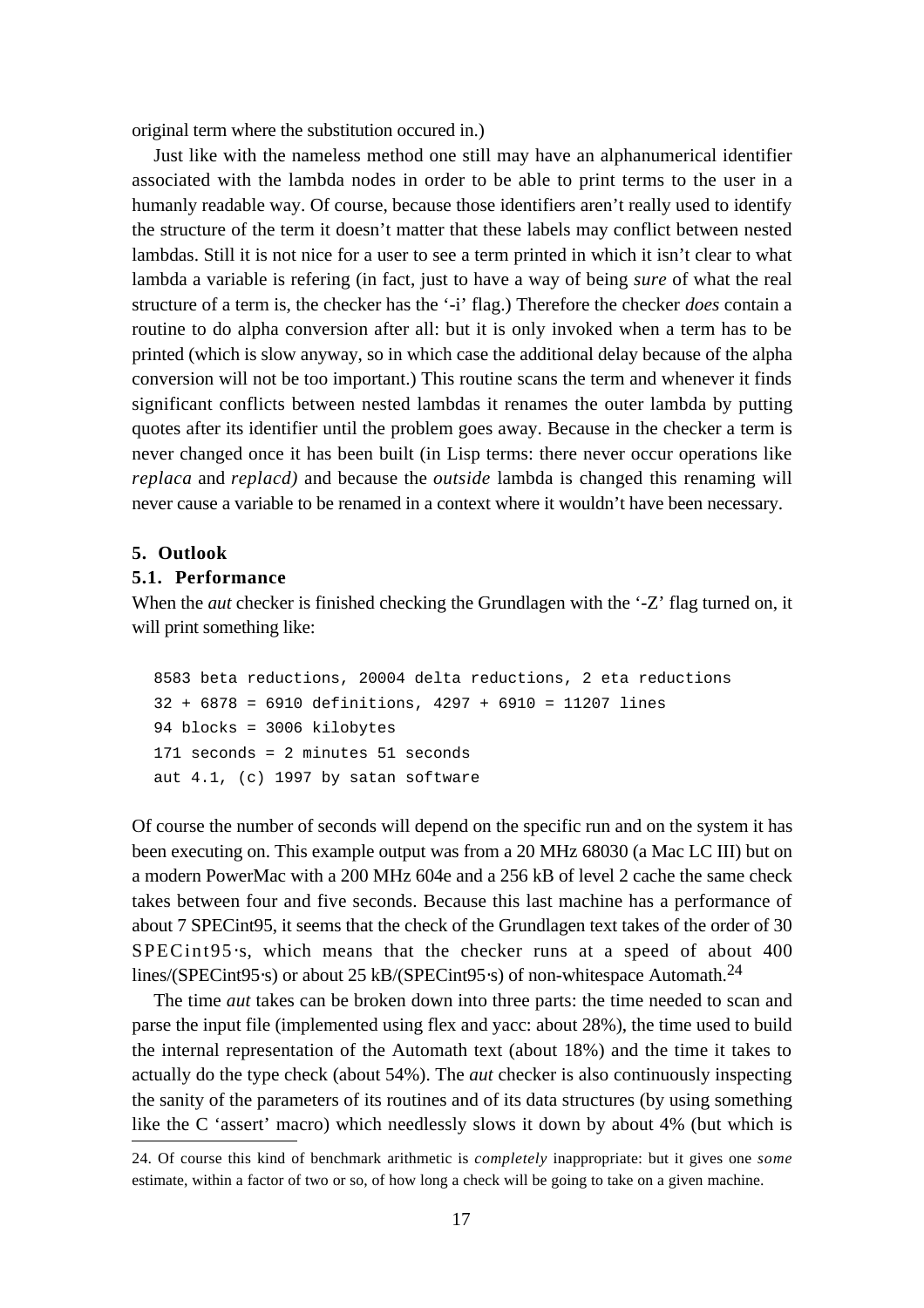really indispensible for debugging.)

## **5.2. Automath as assembly**

In [NGV94], B.2 de Bruijn explains that expanding abbreviations is essentially the same thing as beta reduction and hence that one can encode an Automath 'book' as a 'single line'. For this purpose in [NGV94], B.7 he defines the language AUT-∆Λ, in which a representation of a full mathematical proof is built from just three primitives: the 'kind' called TYPE, function abstraction  $It$ , and function application  $\langle x \rangle f$ . As an example of this, when we translate the example from section 2 into AUT- $\Delta\Lambda$  and write it using nameless encoding, we get something like: 25

```
[*][[]*][1][[2][3]4]([3]<2><>1)[[3]4][[4][5][[<1>5]<1>6]<<1>
<2>4>6][[5][6][<1>6][<<1><2>5>7]<2>8][[6][<<<>3>3>6]<1>7]([7
[(557] < [515] < [515] < [156]<br>12-7>(7155) < [156]<br>12-7>(155) < [156]<br>17] [5657] < [158]
```
Here is a fragment (to be precise: the definition of *not*) of the AUT-68 original of this translation, to enable the reader to see the styles of the 'single line' translation and its original next to each other:

|   |         | * Prop   |      | PN              | ; TYPE |
|---|---------|----------|------|-----------------|--------|
|   |         | $*$ p    | ∶≔   | ---             | ; Prop |
|   |         | $\cdots$ |      |                 |        |
|   | $\star$ | con      | :≡   | <b>PN</b>       | ; Prop |
| p |         | $* q$    | $:=$ | ---             | ; Prop |
| q |         | $*$ imp  | $:=$ | <b>PN</b>       | ; Prop |
| p |         | $*$ not  |      | $:=$ imp(p,con) | ; Prop |
|   |         | .        |      |                 |        |

Now let's compare this to three kinds of computer program.

The most primitive way to write a program is to enter it directly in machine code (just toggle it in on the front panel of the console of the machine):

4E56 0000 486D FAC4 4EAD 014A 4E5E 4E75 846D 6169 6E00 0000 2057 42A7 486D FC96 486D FC92 486D FC8E 2F08 4EBA 01C8 72FF

<sup>25.</sup> A few remarks on the specific representation that's used here. De Bruijn writes  $\tau$  for TYPE, but we use \*. In [NGV94], B.7 on page 337 a distinction is made between strong and weak function application: we write  $\langle x \rangle$  for strong and  $\langle x \rangle$  for weak. De Bruijn 'counts' abstractions differently from us because he starts counting at one and we start counting at zero: this means that he denotes  $\lambda_r \lambda_r x$  as  $[\tau][\tau]2$  but we write it as [\*][\*]1. Finally, for aesthetic purposes we represent 0 with zero digits, that is, using the empty string.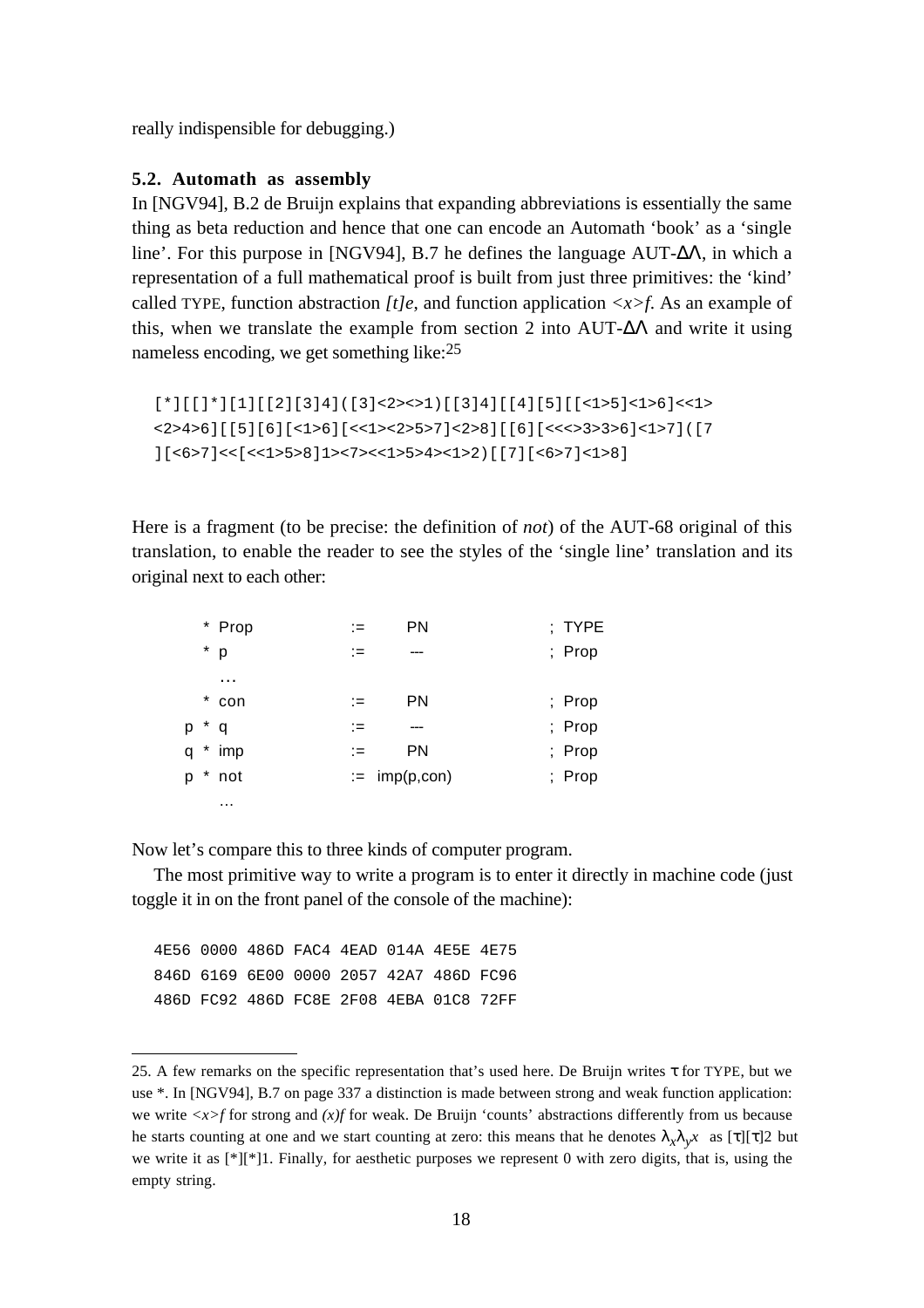B041 672E 588F 4FEF 0010 486D FEB6 4EBA ...

Then there's assembly, which is rather close to machine code actually, being the same thing, only in a more readable notation:

| main | <b>LINK</b> | A6, #0     |
|------|-------------|------------|
|      | <b>PEA</b>  | hello(A5)  |
|      | <b>JSR</b>  | printf(A5) |
|      | <b>UNLK</b> | A6         |
|      | <b>RTS</b>  |            |
| .    |             |            |

Now to me the resemblance between the two kinds of Automath on the one hand and these two kinds of computer program on the other hand is remarkable. In particular the similarity between the AUT-68 text and the assembly is striking: they're both line based texts, the lines are divided into various 'fields', those fields are written in a columnar format, etc.

But for a computer program we have a third way to write it, which is in a 'high level' programming language:

main() { printf("hello, world\n"); }

The point I'm trying to make here is that it might be advantageous to go look for some kind of new approach that does for proof checking what high level languages did for computer programming.

The transition between assembly and high level programming languages was made in the late fifties with FORTRAN, which – the name FORmula TRANslator already makes this clear – mainly differs from assembly in that it knows how to evaluate artithmetical expressions that have been written algebraically, without the programmer having to decompose those into elementary steps.

I think that the direction to look for a more 'high level' proof checking language should be a similar one. When reasoning mathematically, people are always – most of the time unconsciously – making identifications between things that are really 'the same'. For instance, when reasoning about topological spaces one really doesn't remember all the time that what one *really* is talking about is specific representations of such spaces with homeomorphism being the relevant equivalence.

Or, after having proved a number of equivalent characterizations of some property and having given that property a name, one doesn't worry anymore which characterization was the 'definition' and which ones were 'derived': it's 'all the same' after all, so it doesn't matter. This means that mathematicians are constantly manipulating with *congruences*: equivalence relations that are conserved under some interesting class of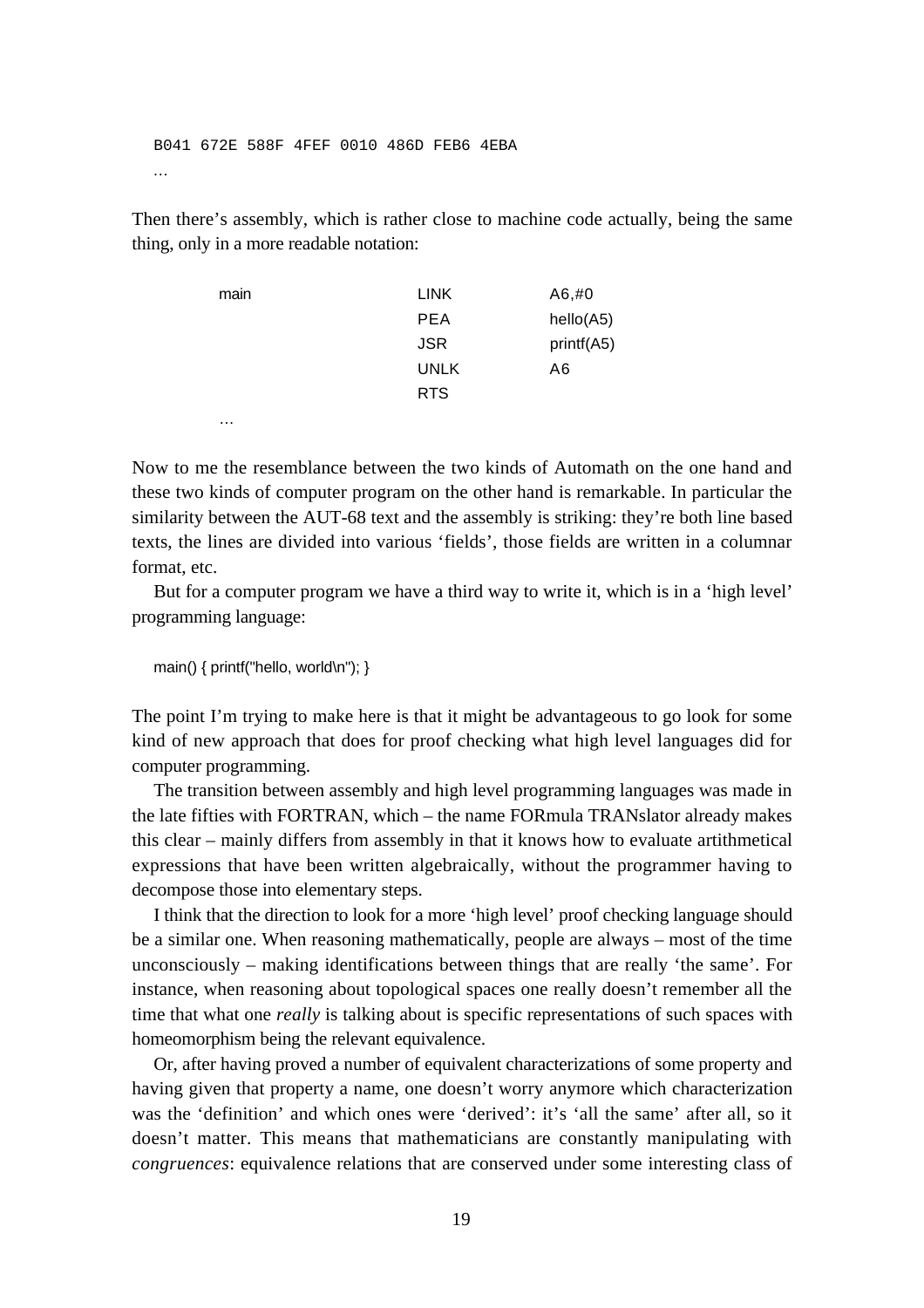operations. And they're so good at it that most of the time they're unconscious of it: and so when digitizing a proof they shouldn't be bothered with it either.

Another argument to be interested in congruences is that when we look at the way computer algebra systems and theorem provers are implemented, quite often their core engine is a *term rewriter.* And term rewriting typically is about congruences too: one subsequently replaces subexpressions of a term by something that's congruent to it. So if we want to be able to integrate computer algebra systems in our proof checkers or if we want to tap into the power of theorem provers, looking at congruences also seems to be the way to go.

So what I think is needed is something that might be called  $CONFROOF^{26}$ : an Automath-like system that is able to automatically insert CONgruence PROOFs. In such a system one would write a chain of congruences and the system should be able to figure out what known congruence lemma's will need to be applied to establish those steps, without the user having to explicitely indicate which lemma's where used and which subexpressions were the one affected.

## **5.3. Interesting language extensions**

Now that I've got the *aut* checker, I think there are three things that I can do next.

First of all I can go write a better, more involved Automath checker. This *aut* program is just a one-pass filter and not a 'proof development environment' at all. It's what TeX is for text – a program that goes over the file once – and not a 'word processor' (which is really much easier to write text with.) So a possibility would be to write an *interactive* checker – maybe called 'MacAutomath' – an application with an integrated folding editor that 'knows about Automath'. Furthermore I would then be able to build a checking engine that works incrementally. In the current system, after one changes just one character the only way to find out what this meant for the correctness of the text is to check everything from the start again: which is not very efficient.

Second, I can go *use* the checker. The only significant example it has been run on thus far is the Grundlagen. It would be a nice experience to write a significant piece of Automath<sup>27</sup> myself. This would probably give me a clearer view of where the 'bottlenecks' of the Automath language (and more in general of type theoretical proof checking) really are: I now have lots of ideas about that but those aren't based on any real experience.

Thirdly, I could design my own language, putting in what I currently think are worthwile additions and enhancements. That way, when I start writing a significant piece of text I won't feel cramped by what might be an obsolete technology (although I think that, even after all those years, Automath still is one of the more interesting systems around.)

Now the first option probably would be a lot of fun because programming is fun, designing a user interface is fun and trying to create a checking engine that works incrementally would be fun too. But I don't think it would bring the state of the art of

<sup>26.</sup> Cf. [O75].

<sup>27.</sup> Presumably AUT-68: I've never been very fond of AUT-QE.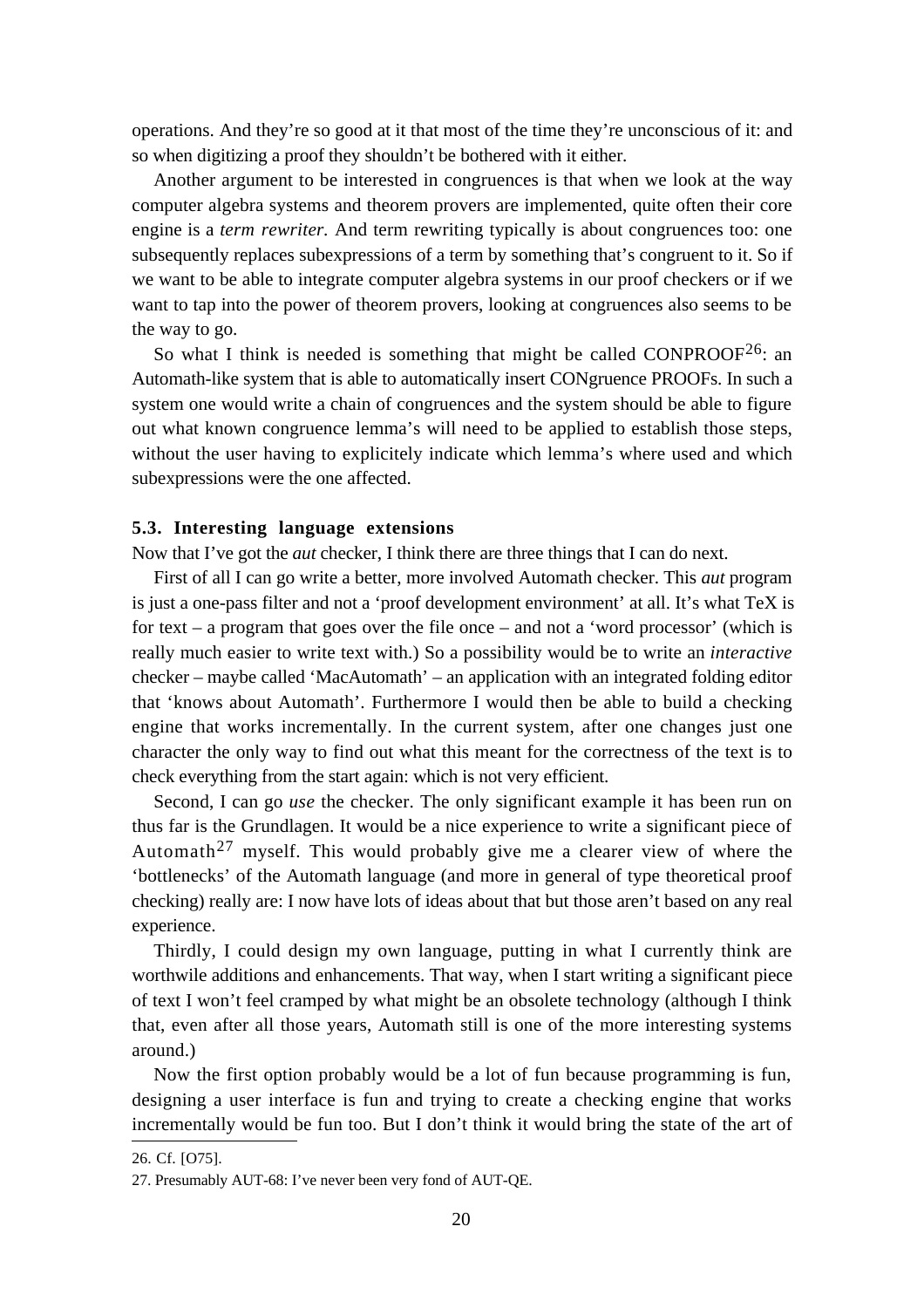proof checking much further: it would be research into programming environments really. The second option is really the most interesting: I don't think one should go try innovate things before one has a pretty good idea of what needs change, that is where the main problems are. The third option is what I'll now be presenting a few ideas about.

From what I've seen of Automath thus far there are three aspects of it that seem problematical to me:

## *1. Modularity*

When one looks at the current examples of a large digital proof (not only in Automath: in any system really), it turns out to be a *stream.* It consists of a long sequence of more or less equal sized *small* pieces. This makes it quite hard to get an overview of such a file: it's hard to know where to look in order to get a 'top-down' view of such a document. Now this is not the way someone thinks of a piece of mathematics. Suppose a proof is something like: 'here are two concepts and this (theorem) is how they're related.' Then a digitalization of that proof should – in my view – consists of three 'modules' that say something like: 'this is the first concept (long stream of detail that can be skipped if one knows the concept and believes that the proof checker was right that the detailed description is correct), this is the second concept (another long elaboration that anyone in their right mind would skip) and here is the proof of this theorem (a third elaboration: probably even the main bulk of the text.) So in my opinion, a major feature of a language to do proof checking in would be to have a modular structure that will make it easy to find out what can safely be skipped without losing understanding of the whole.

Now Automath already has a modular structure in the form of its paragraph system, but it's not really suited to this kind of use. This will be apparent from the example I showed of Jutting's work in section 1.2 because there the actual final proof of 'Satz 137'28 was *not* inside the paragraph '3137', and if it had been, well, something would have to be taken out of it to have the statement of Satz 137 be visible outside that paragraph. So there is a way to 'put something inside a module' in Automath, but it's not very clear how to interface information between the inside and the outside of the module. Furthermore, because there's no explicit way to 'hide' information that's defined inside a paragraph, it won't be clear when reading an Automath text exactly what part of what's inside the 'module' will be used later on.

What one would really like is a modular structure that might be used in the following way: at the start of the module it states what the module is going to deliver ('in this module we define this and this, and then we prove such and such properties of it') and then the only thing which should be relevant is that what's promised is delivered – there even might be several interchangable 'implementations' of the definition and proof content.

#### *2. Naming*

While the previous point was about reading a digital proof (which is why I put it first: a text generally has one writer but many readers) this one is about writing it.

28. *trmore(pl(ksi,zeta),pl(eta,zeta),pl(eta,upsilon),t1".3137",t2".3137")*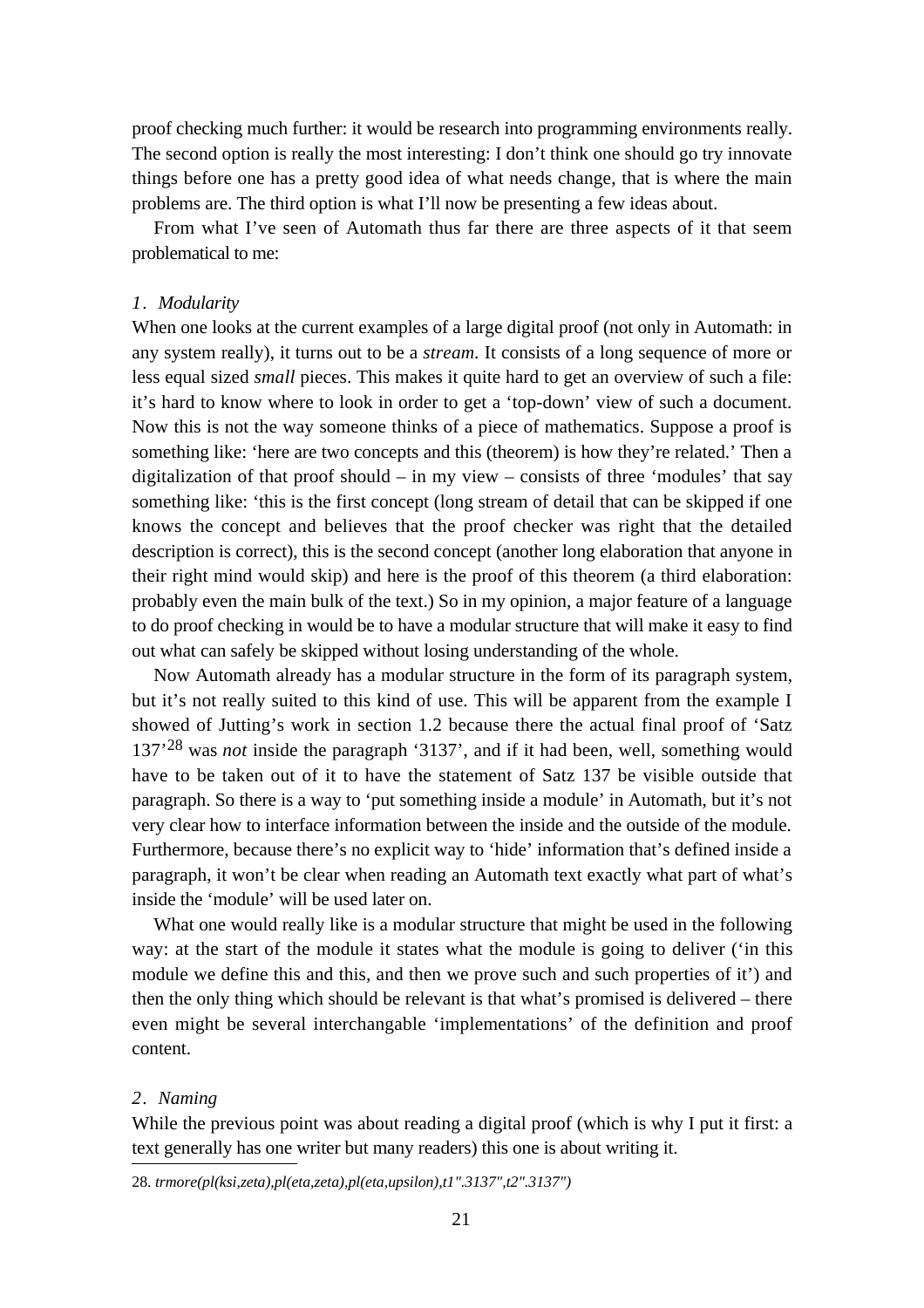I think *the* big problem of writing an Automath text is naming things. This is because the concepts and proofs in such a text are built as a long stream of small definitions, each in terms of each other, and every of these items has to have a name in order to be able to refer to it. Jutting solved this by naming each 'step' in his proofs with a sequence number, i.e., he in each proof he had  $t1$ ,  $t2$ , and so on,<sup>29</sup> but I don't think that's an optimal solution really. He himself seems to have felt this problem as well, as he writes ([NGV94], D.3, page 731):

*Some of the names I have used lack expressive power. This is partly due to the fact that AUT-QE admits only alphanumeric identifiers, but mainly to my excessive preference for short names.*

Of course, only because he did use such short unexpressive names  $30$  he was able to finish the job in the first place because of the enormous amount of use that is made of them.

To me it is strange to have to *make up* a name for every property that's refered to. If a statement – for instance – says that 'every value of the function f is positive', then I think that 'the statement that every value of the function f is positive' would be a perfect name for that. Furthermore, when we refer to such a statement in a context where it is clear what statement is needed to complete a proof, I don't think that even stating it explicitely should be necessary: some formal equivalent of *'as we already know'* should be enough. $31$ 

### *3. Real math*

De Bruijn claims that ([NGV94], A.7, page 215):

*During the design of Automath I never had the feeling to be implementing a logical system. I just followed the style of the mathematical trade. Since more than a century that style had flourished as a very dependable way of handling mathematical language,* […]

Still, when I look at 'mathematical language' as one encounters it in 'real life', one immediately notices two types of *typographical* structures that I won't be able to find in an Automath text. (Incidentally, both kinds of structure exactly correspond to the way labels are given to certain pieces of the text.)

First, the running text of a mathematical argument is regularly interrupted by a socalled *displayed equation,* which is a centered formula separated from the surrounding text by blank lines, which often has a number in the right margin for identification (in the LaTeX mathematical text processor this corresponds to text between *\begin{equation}* and *\end{equation}* markers).

<sup>29.</sup> The largest *t* value that occurs is *t243* (in the proof of Satz 283, which says that permuting a sequence of complex numbers doesn't change its sum or product; but that chain really has 247 *t*-notions in it, because it also contains *t33a*, *t54a*, *t87a*, *t87b*, *t88a*, *t88b*, *t89a* and *t121a* while *t84*, *t137*, *t138* and *t162* seem to be missing.)

<sup>30.</sup> Although he might have decided between English, Dutch and Latin before starting: now we find *not, wel* and *esti.*

<sup>31.</sup> No, I don't know how to realize this idea either.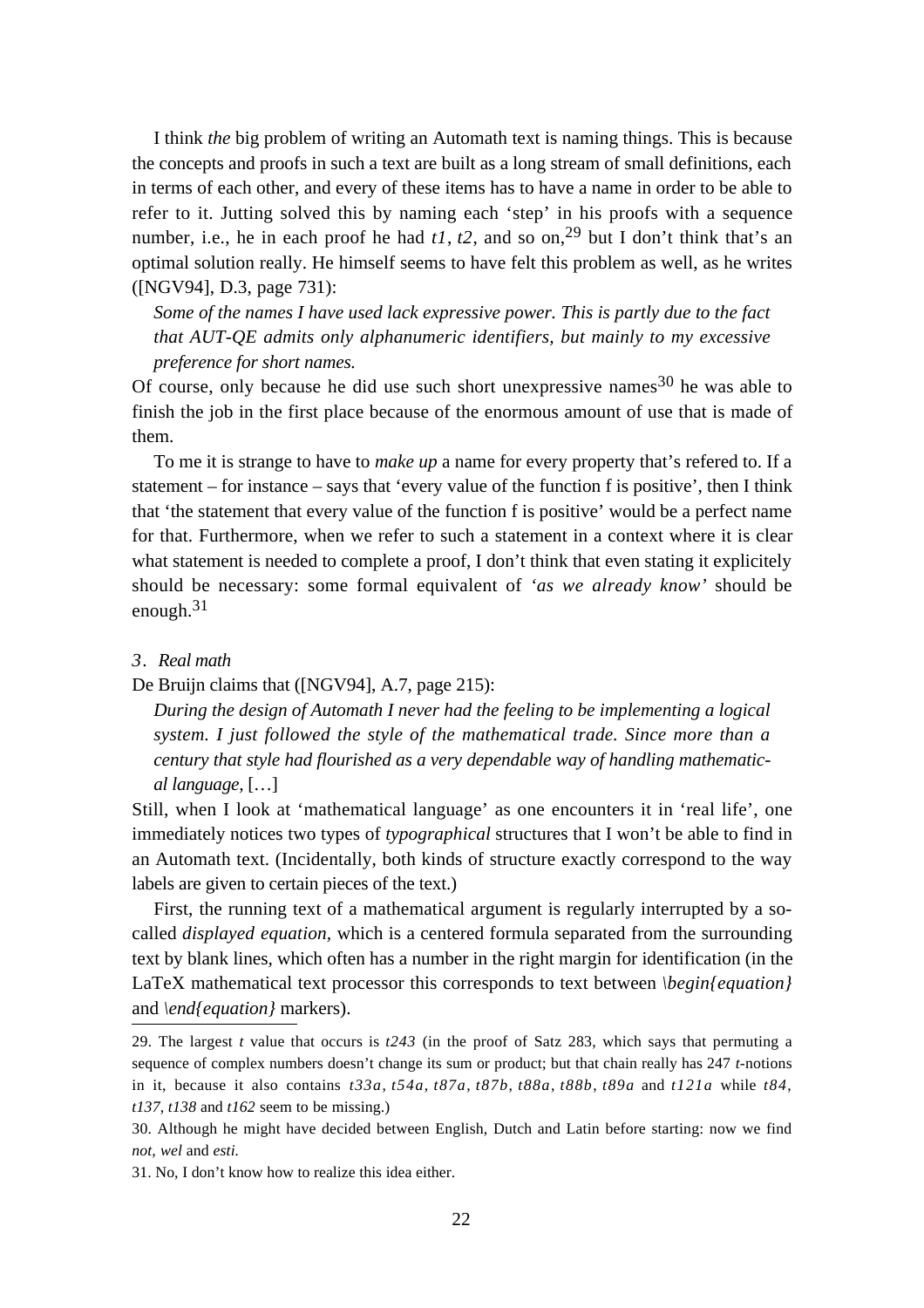Second, a mathematical text very often is structured as a chain of 'items' with names like *definition, axiom, lemma, proposition, theorem, corollary, example.*32 These are a kind of 'microsection' with each one generally defining just one notion or proving just one statement. They can be recognised by having the name of their kind together with some sequence number in bold face at the start, and they often consist of two parts with the second half being marked *proof* in the same typographical style as the label of the whole, and ending with an end-of-proof marker like a small square. (In LaTeX these kind of 'items' are written using the *\newtheorem* command.)

These two ubiquitous structures in math are immediately apparent in a mathematical text, even when one looks at the page from such a distance that reading the text itself is impossible. Now in Automath there is nothing that corresponds to these two kinds of item. Although the original version of the Grundlagen clearly had both structures in abundance, only the second kind can be found in the translation and even then only in simulation (using the paragraph system.) And despite *something* being present it is not a priori clear from the Automath text where the translation of one 'Satz' ends and where the next one starts, because parts of the translation of such an item are outside the paragraph used to indicate it.

To me the desire to base Automath-like languages on common mathematical practice justifies trying to put these kinds of structural element into those languages.

### **References**

- [B91] N.G. de Bruijn, 'Telescopic mappings in typed lambda calculus'. *Information and Computation* 91, 1991, pp. 189-204.
- [BM88] Robert Boyer, J. Strother Moore, *A Computational Logic Handbook,* Perspectives in Computing, Vol. 23. Academic Press, ISBN 0121229521, Boston, etc., 1988.
- [BW88] H. Boehm, M. Weiser, 'Garbage Collection in an Uncooperative Environment'. *Software Practice & Experience,* September 1988, pp. 807-820.
- [DFHHMPPW93] Gilles Dowek, Amy Felty, Hugo Herbelin, Gérard Huet, Chet Murthy, Catherine Parent, Christine Paulin-Mohring, Benjamin Werner, *The Coq Proof Assistant User's guide,* Version 5.8. Projet Formel, INRIA, Rocquencourt, Lyon,1993.
- [DST93] J. H. Davenport, Y. Siret, E. Tournier, *Computer Algebra : Systems and Algorithms for Algebraic Computation.* 2nd Edition, Academic Press, ISBN 0122042328, Boston, etc., 1993.
- [F60] Hans Freudenthal, *Lincos,* Design of a Language for Cosmic Intercourse, Studies in Logic and the Foundation of Mathematics. North-Holland Publishing Company, Amsterdam, 1960.
- [F93] Scott French, *Just This Once.* Birch Lane Press, Carol Publishing Group, ISBN 1559721731, Secaucus, N.J., 1993.
- [J79] L.S. van Benthem Jutting, *Checking Landau's 'Grundlagen' in the Automath System,* Mathematical Centre Tracts 83. Mathematisch Centrum, ISBN 9061961475,

<sup>32.</sup> Or: *Satz.*